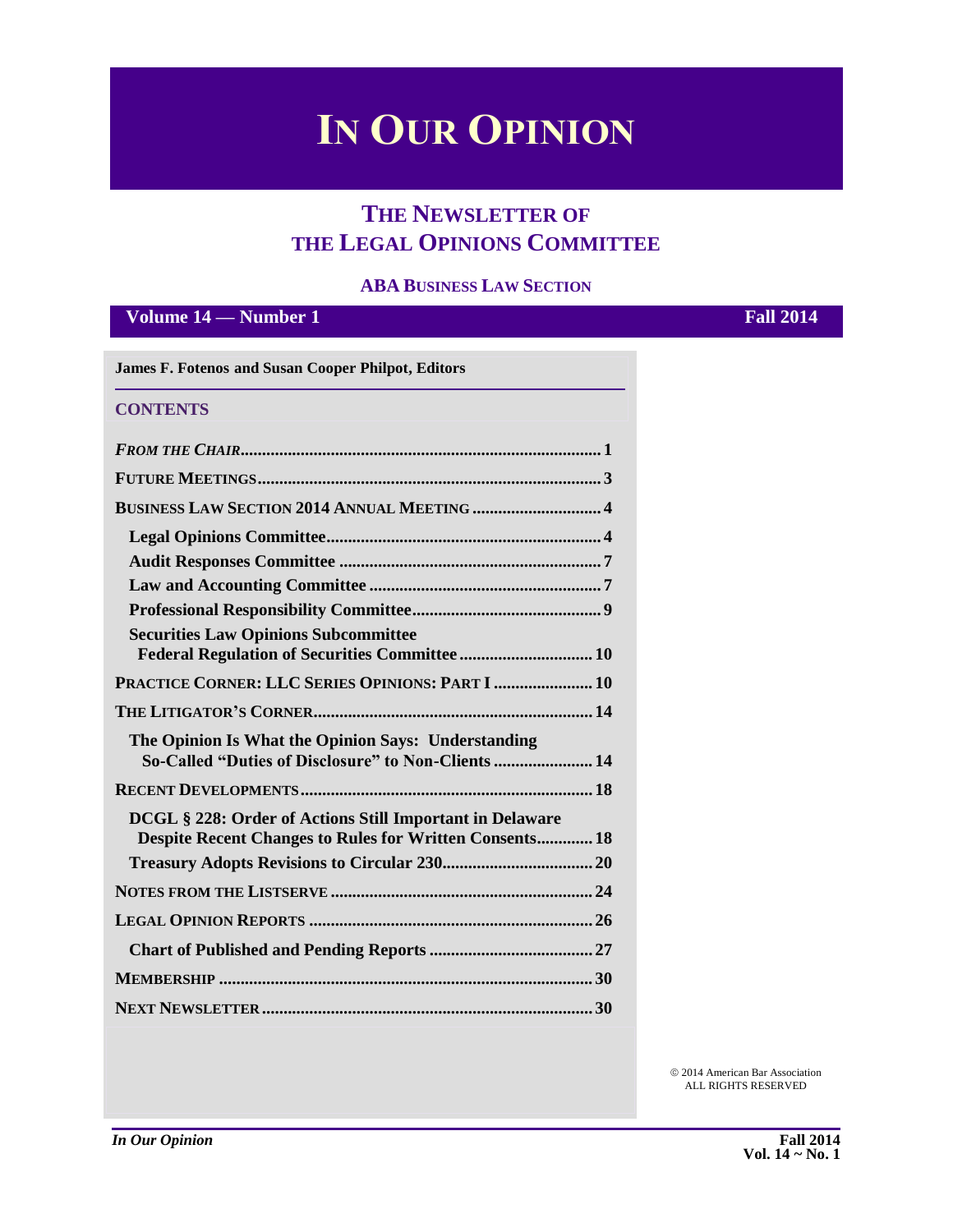#### **FROM THE CHAIR**

It is a privilege to share with you the Fall 2014 issue of our Committee's Newsletter, "In Our Opinion." As in the past, without the tireless work of our newsletter editors, Jim Fotenos and Susan Cooper Philpot, we would have no newsletter to read.

There are several items of note in this issue. One of the most significant is the first of two planned articles addressing opinions that relate to series LLCs. As most know, Delaware allows an LLC to have multiple "series" and permits the assets and liabilities of each series (at least under Delaware law) to be kept separate. Series LLC's are used in a number of situations, such as in investment vehicles and in some types of financings, where opinions are requested. Norm Powell has made a significant contribution to opinion literature by describing the manner in which common opinion practices might apply to opinions on series LLCs. When you read this, you will not be able to wait for Part II.

We also are fortunate to continue our recently inaugurated "Litigator's Corner." In this installment John Villa and Craig Singer tackle the difficult question of what opinion preparers can and should do when confronted with a situation in which they are aware of facts that might be material to the recipient or might even suggest that the opinion could facilitate a fraud. The article describes applicable ethics and liability standards and identifies some of the literature concerning misleading opinions. As one might expect from a thoughtful litigationoriented piece, the authors do not content themselves with stating the obvious (that an opinion giver only has a duty not to "misrepresent, negligently or intentionally, in delivering [an] opinion"), but rather discuss the real world of "grey" facts and uncertainty that we all face, and how to deal with those situations.

Jim Fotenos, not content to carry a large measure of the burden of editing this newsletter, has contributed an article that addresses the recent changes to Circular 230 (the Treasury regulations known if not loved by all tax practitioners). The revisions discussed by Jim eliminate separate rules for "covered opinions" and, as a result, create a single set of guidelines for providing written tax advice.

I would be remiss if I didn't note another opinion development that is buried in a Committee report. We are fortunate that the Securities Opinions Subcommittee of the Federal Regulation of Securities Committee has circulated a new draft of its updated report on no registration opinions. The changes address the impact on these opinions of the recent revisions to Regulation D mandated by Dodd – Frank and the JOBS Act, and in particular provisions related to the requirement to take reasonable steps to verify that participating investors in Rule 506(c) offerings involving general solicitation are "accredited investors," and the new "bad actor" disqualification provisions. This draft is available on the Legal Opinions Committee website.

Finally, you will find an article that I did ("with a little help from my friends") describing a potential trap involving the new Delaware legislation amending DGCL Section 228(c) relating to stockholder consents, but with a suggested solution.

This newsletter arrives as many of us prepare to attend to the Section's Fall Meeting in Washington, D.C., which follows close on the heels of our Annual Meeting in Chicago. There are several events of interest at the Fall Meeting. We will, of course, have our Committee meeting, which will take place Friday, November 21 from 9:30 AM to 11:00 AM. I will separately send dial-in information for those who cannot attend in person. We will also sponsor a program entitled "Have You Said What You Mean, and Who Decides What You Said: Who Can Exercise Jurisdiction Over Opinion Givers, and What Does That Mean for Opinion Interpretation and Opinion Liability?" which will also take place Friday from 2:00 p.m. – 3:30 p.m. We are fortunate to have Sylvia Chin, Don Glazer and Steve Weise joining this panel (in addition to me), and I look forward to a lively discussion. This will be followed by our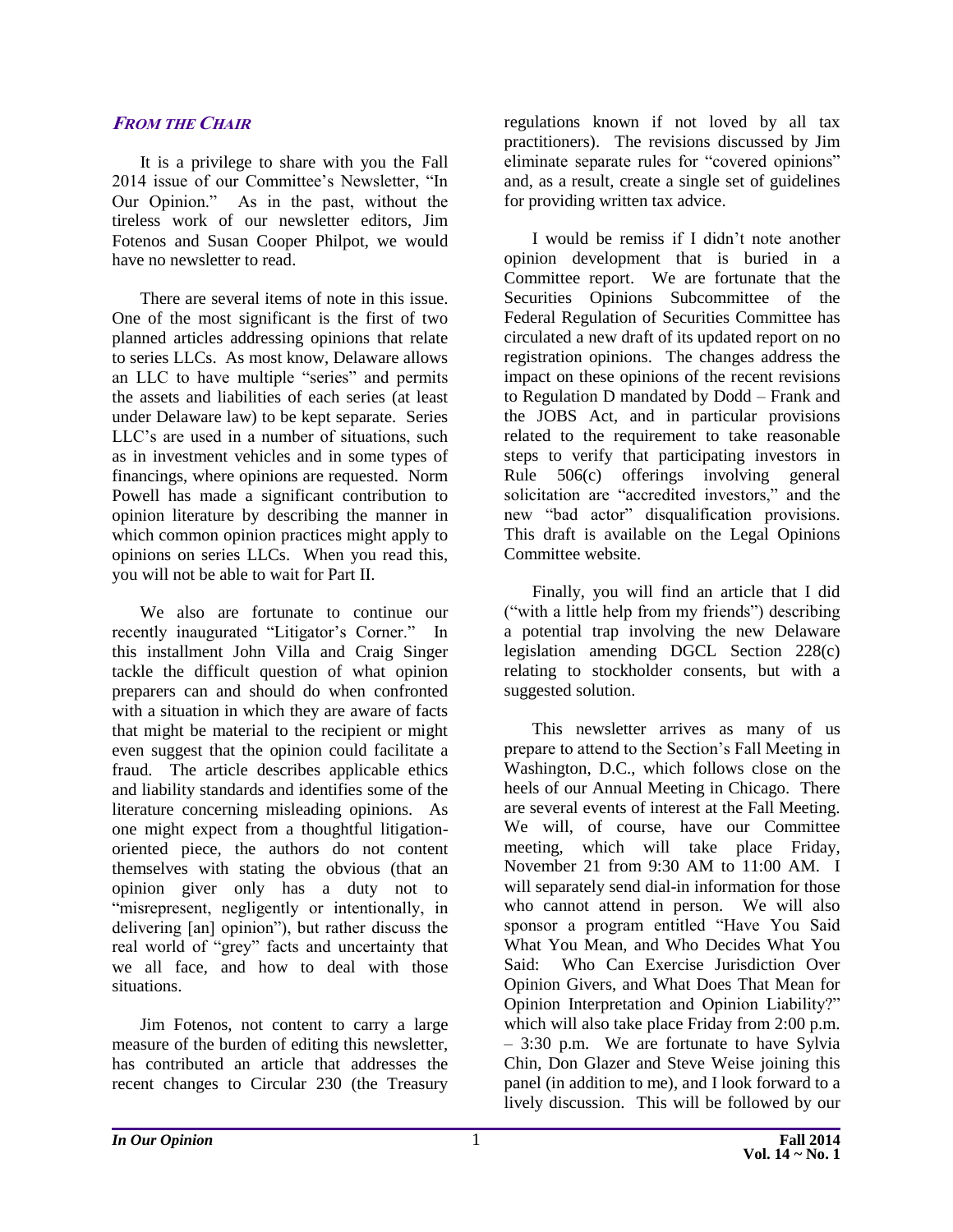traditional Committee reception Friday afternoon.

I would like to spend some time at the Fall Committee meeting looking to the future activities of our Committee. In that regard, we will discuss the joint project we have undertaken with WGLO to identify certain common opinion practices. Steve Weise and Stan Keller will lead this discussion, and it will afford the Committee the opportunity to understand in some detail this project while it is still a work in progress. The project should be one of the Committee's more significant contributions to the opinion literature as it has as its goal updating the Legal Opinion Principles and Guidelines for the Preparation of Legal Opinions, which have been a foundation for our opinion practice for fifteen years. The project is ambitious, as it aims to broaden the consensus surrounding customary practice as we understand it.

Timothy Hoxie, Chair Jones Day [tghoxie@jonesday.com](mailto:tghoxie@jonesday.com)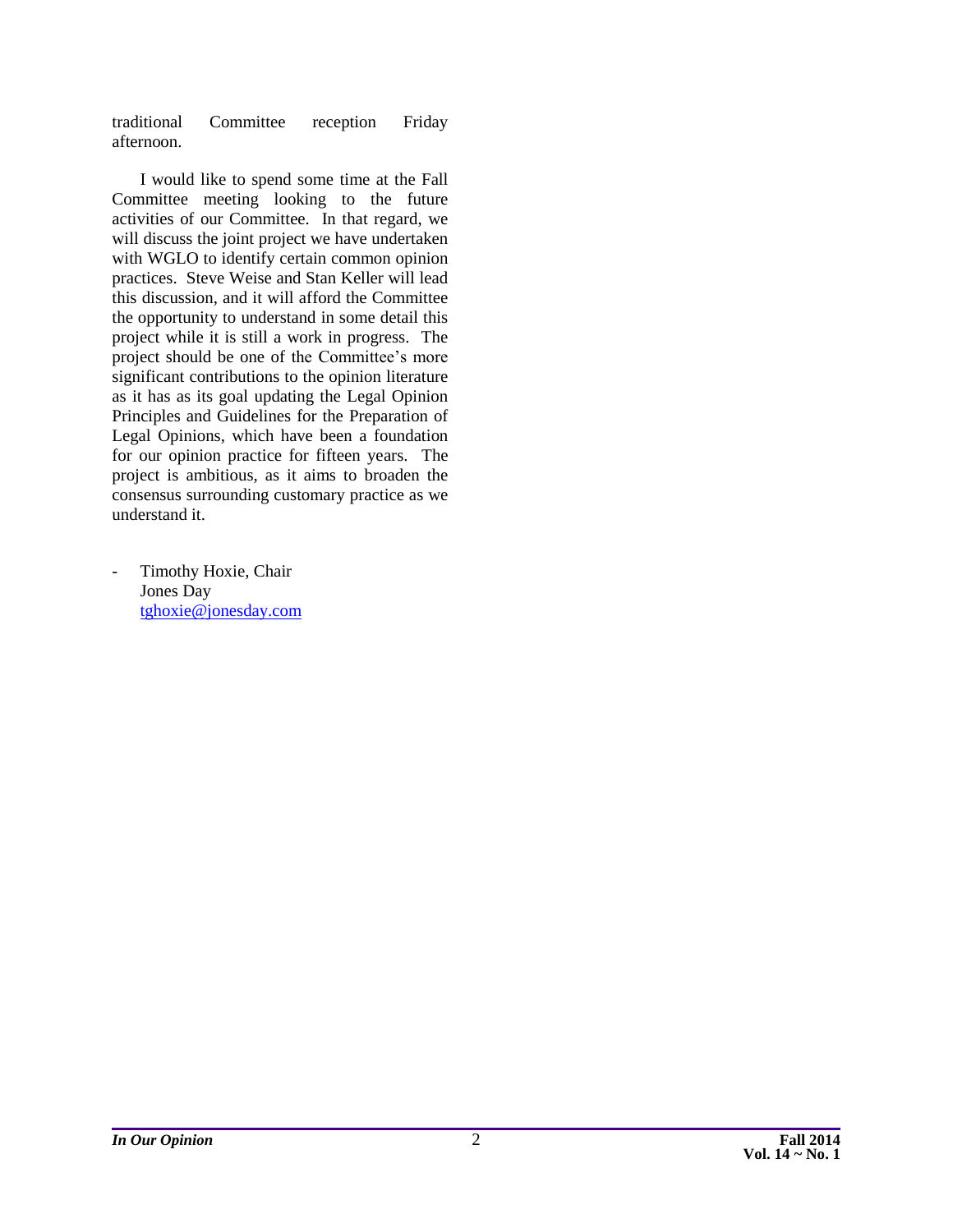# <span id="page-3-0"></span>**FUTURE MEETINGS**

**Working Group on Legal Opinions New York, New York October 27 and 28, 2014**

> **ABA Business Law Section Fall Meeting Washington DC Ritz Carlton November 21-22, 2014**

#### **Legal Opinions Committee**

**Friday, November 21, 2014**

Committee Meeting: 9:30 a.m.  $-11:00$  a.m. Washington Room, Ballroom Level

Program: "Have You Said What You Mean, and Who Decides What You Said: Who Can Exercise Jurisdiction Over Opinion Givers, and What Does That Mean for Opinion Interpretation and Opinion Liability?" 2:00 p.m. ― 3:30 p.m

Reception: 5:00 p.m. ― 6:30 p.m. Salon III B, Ballroom Level

#### **Law and Accounting Committee**

#### **Friday, November 21, 2014**

Committee Meeting: 8:00 a.m. ― 9:30 a.m. Washington Room, Ballroom Level

#### **Audit Responses Committee**

#### **Friday, November 21, 2014**

Committee Meeting:  $3:30$  p.m.  $-4:30$  p.m. Washington Room, Ballroom Level

#### **Professional Responsibility Committee**

#### **Saturday, November 22, 2014**

Committee Meeting: 8:00 a.m. ― 9:30 a.m. The Boardroom, Ballroom Level

#### **Securities Law Opinions Subcommittee**

#### **Saturday, November 22, 2014**

Subcommittee Meeting:  $10:00$  a.m.  $- 11:00$  a.m. Salon III B, Ballroom Level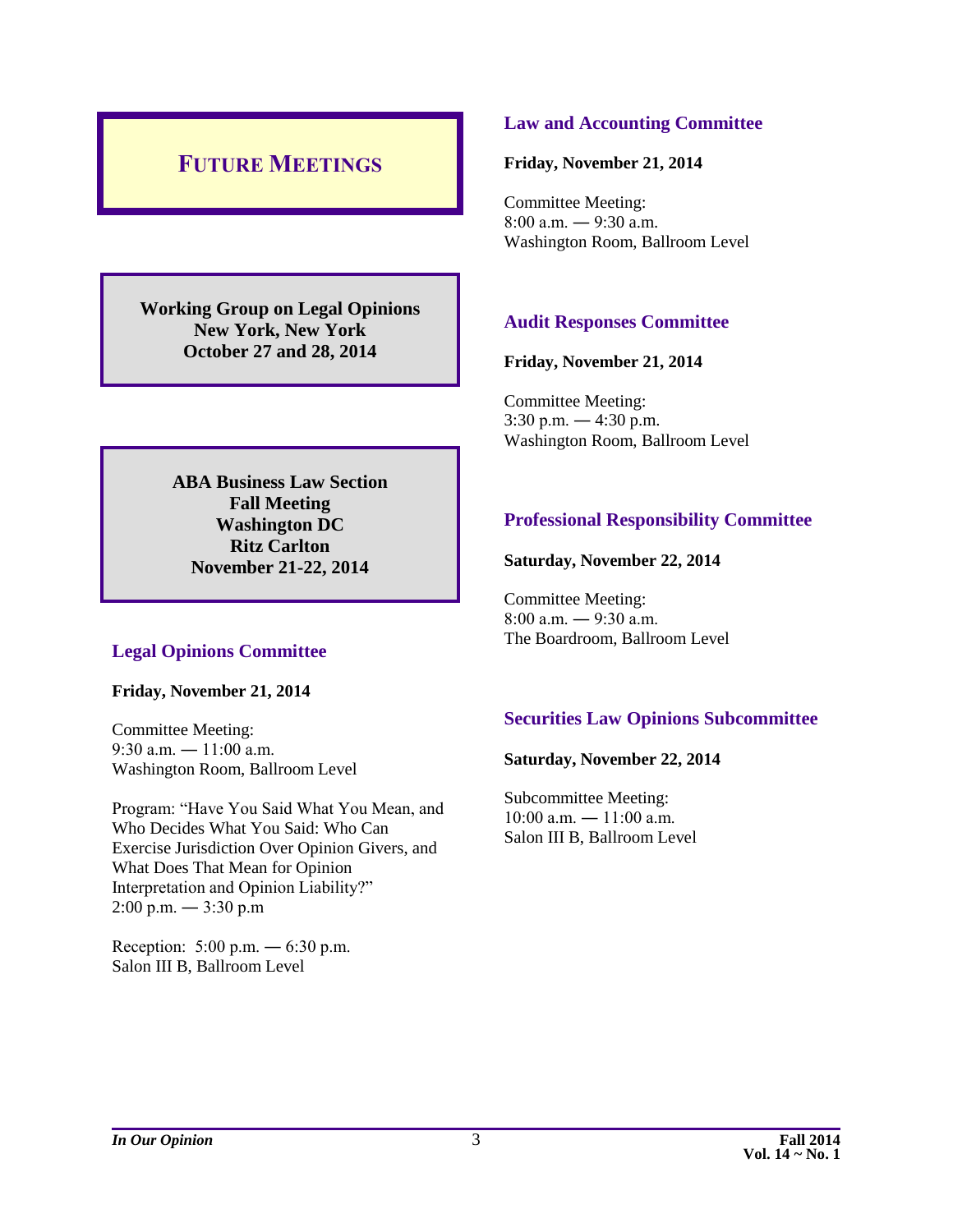# <span id="page-4-0"></span>**BUSINESS LAW SECTION 2014 ANNUAL MEETING**

The Business Law Section held its inaugural Annual Meeting in Chicago on September 11- 13, 2014. The Section had a full complement of meetings and programs. The following are reports on meetings held at the Annual Meeting of interest to members of the Committee on Legal Opinions.

### **Legal Opinions Committee**

<span id="page-4-1"></span>The Committee met on September 13, 2014. The meeting was attended, in person or by phone, by some 50 members of the Committee. There follows a summary of the meeting.

*Tribute to Joseph Hinsey IV.* Stan Keller opened the meeting with a tribute to Joe Hinsey, who passed away at the age of 82 on June 13. Joe Hinsey was a giant of the corporate bar. After a distinguished career as a partner specializing in corporate and securities law, with an emphasis on corporate governance, with White & Case LLP, New York, he finished his career serving for over a decade on the faculty of the Harvard Business School as the H. Douglas Weaver Professor of Business Law Emeritus. Joe served as Chair (1983-1984) of the Business Law Section and Chair of its Corporate Laws Committee (1984-1988). He also chaired the Committee on Audit Inquiry Responses that produced the ABA's Statement of Policy Regarding Lawyers' Responses to Auditors' Requests for Information (1975), which was included in the *Auditor's Letter Handbook* first issued in 1976. As Chair of the Corporate Laws Committee, Joe was instrumental in the ongoing review and revision of the Model Business Corporation Act. Joe also served as the reporter of the drafting committee that prepared the Legal Opinion Accord (1991). All who worked with Joe Hinsey grew by the experience.

*Cross-Border Opinions Project*. Ettore Santucci reported on the Committee's six-year project in preparing its report on cross-border legal opinions (*Cross-Border Closing Opinions of U.S. Counsel*). The most recent draft of the report can be found on the Committee's website on the front page under "Working Drafts." Ettore thanked the members of the editorial group, who have toiled long and hard on the project. Besides Ettore, as reporter, the group includes J. Truman Bidwell, Jr., Daniel Bushner, Peter Castellon, Sylvia Fung Chin, Edward H. Fleischman, Richard N. Frasch, Donald W. Glazer, Timothy G. Hoxie, Jerome E. Hyman, Stanley Keller, Noël J. Para, John B. Power, James J. Rosenhauer, and Elizabeth van Schilfgaarde.

While the drafting committee believes it has addressed all issues of substance relevant to the report, some additional work remains to be done in order for the report to be published. The group is still wrestling with the question of whether to recommend that U.S. lawyers include in their cross-border opinion letters an explicit reference to U.S. customary practice or to the ABA Legal Opinion Principles (53 Bus. Law. 831 (1998)) (which make clear that U.S. closing opinions are, as the report provides, subject to U.S. customary practice). Ettore anticipates that the report will be published in *The Business Lawyer* in 2015.

Chair Tim Hoxie paid tribute to the incredible efforts of Ettore and his editorial group. After further discussion, and upon motion duly made and seconded, the Committee unanimously approved the report in substance for publication, subject to further editorial revisions as approved by the editorial group.

Later that day, the Committee presented a program on cross-border legal opinions.

*Joint Project on Common Opinion Practices.* Steve Weise reported on the status of the joint project undertaken by this Committee and the Working Group on Legal Opinions ("WGLO") in preparing a description of common opinion practices. The project has evolved over the past few months to producing a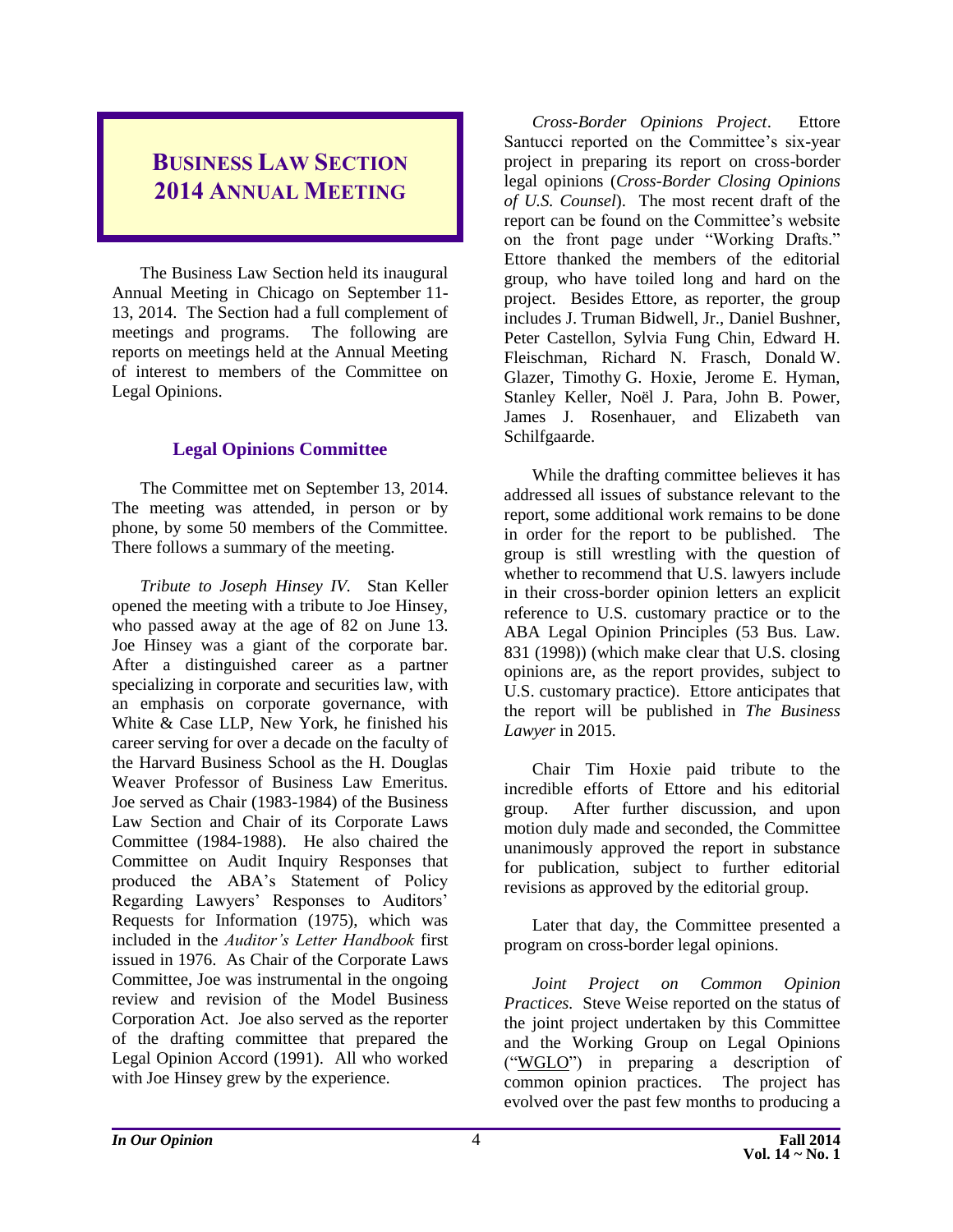statement that is tied more closely to "customary" opinion practices and that would serve as an update to the Legal Opinion Principles. In this regard, the statement would include a section on the role of facts relevant to the preparation of closing opinions, similar to that set forth in the Legal Opinion Principles. Steve indicated that a revised draft of the statement would be circulated among the leadership of the joint project shortly, preliminarily to sharing it with the entire group. The working group includes Steve as its reporter and Pete Ezell and Steve Tarry as co-reporters, Ken Jacobson, Stan Keller and Vladimir Rossman as co-chairs, as well as representatives of this Committee and, through the WGLO, representatives of a number of state bar associations.

Steve pointed out that the joint project has particular relevance in light of the effort being undertaken by the American Law Institute to update the Restatement of Torts to address, among other things, negligent misrepresentation, which will deal with opinion letters. Steve has been in contact with the reporter for the project, Professor Ward Farnsworth, University of Texas School of Law, and has been presenting the perspective of transaction lawyers to the reporter, with an emphasis on the role of customary practice in assessing an opinion giver's preparation and delivery of a third-party closing opinion.

*Model Asset Purchase Agreement.* Thomas M. Thompson (Buchanan Ingersoll & Rooney PC, Pittsburgh, Pennsylvania), a member of the Section's Mergers and Acquisitions Committee, reported that the M&A Committee is in the process of revising its Model Asset Purchase Agreement. As with the 2010 revision of the Model Stock Purchase Agreement, the revised Model Asset Purchase Agreement will include one or more illustrative closing opinion(s). Members of the Legal Opinions Committee participated in the preparation of the 2010 illustrative opinion letters, and Tom reported that the M&A Committee would look again to this Committee for assistance in preparing the illustrative opinion letter(s) to be included with

the revised Model Asset Purchase Agreement. He anticipates the project will take a year.

*Survey of Law Firm Opinion Practices.* In 2010, the Committee conducted its Survey of Law Firm Opinion Practices, published in 2013 in *The Business Lawyer* (68 Bus. Law. 785). Members of the Committee, including Tim Hoxie, Chair, and John Power, reporter of the 2010 survey subcommittee, met prior to the Committee meeting to discuss whether the Committee should undertake an update of the 2010 survey. While the participants agreed that an update to the survey would be useful, they did not agree on when work on the update should begin. Discussions will continue on this topic.

*Administrative Matters.* The next issue of the Committee's quarterly newsletter, "In Our Opinion," will be published in October 2014. The Chair and Jim Fotenos (by phone), co-editor of the newsletter, encouraged members to contribute articles on opinion topics of interest to them for inclusion in the newsletter. John Villa, with Craig Singer, a colleague at Williams & Connolly LLP, Washington, D.C., discussed their new feature in the newsletter, "Litigator's Corner," presenting the perspective of litigators on opinion practice. John and Craig will be contributing articles for future issues of the newsletter.

A question was raised whether the Committee's popular "Legal Opinion Resource Center" is available to the public and not just to members of the Business Law Section. The Resource Center is intended to be available to the public, but, because of recent malfunctions to the ABA's website, has not been. Christina Houston, the Committee's webmaster, is working diligently with the ABA to correct this error.

*TriBar Opinion Committee*. Dick Howe, cochair of the TriBar Opinion Committee, reported on the status of TriBar's report on limited partnership opinions. Dick and Don Glazer, TriBar's other co-chair, reported on some of the difficulties in preparing this report, including the fact that many issues involving LP opinions are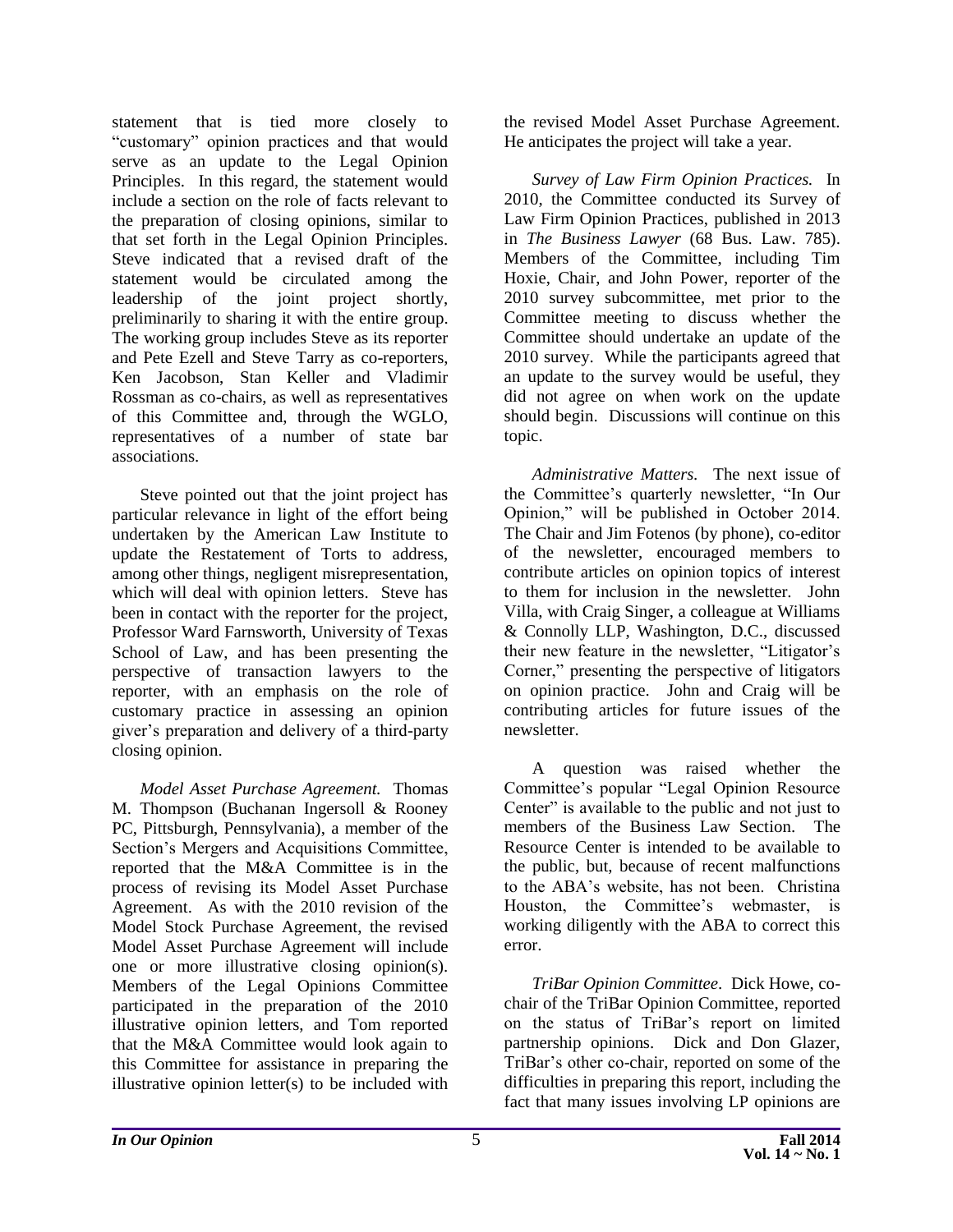different from opinions on LLCs and corporations (the focus of the TriBar LP opinions report is on opinions delivered for Delaware limited partnerships). Dick is hopeful that the report will be completed in 2015.

TriBar is also undertaking reports on risk allocation provisions and on '40 Act opinions.

*WGLO*. In Arthur Field's absence, Chair Tim Hoxie reported that the next WGLO seminar will be held October 27-28, 2014 in New York*.*

*Common Legal Opinion Qualifications.* Chair Tim Hoxie reported that a statement of common qualifications in third-party closing opinions will be published in the November 2014 issue of *The Business Lawyer.* The statement has been prepared by a working group headed by Gail Merel of Andrews Kurth LLP. It is not intended as a statement of customary practice but rather as a description of qualifications the members of the working group commonly see in their opinion practice.

*Current Developments.* Stan Keller reported on the August 2014 report of the National Association of Bond Lawyers on IRC Section  $501(c)(3)$  opinions ("The  $501(c)(3)$  Opinion in Qualified 501(c)(3) Bond Transactions"). Drafts of the report had been shared with Stan, Arthur Field, and Don Glazer for comment, and the final report reflects their input, particularly on the question of reliance by bond counsel upon the 501(c)(3) opinion of borrower's counsel. The NABL report is available on the Committee's Legal Opinion Resource Center (accessible <u>here</u>)<sup>1</sup>.

Steve Weise summarized his recent developments note that appeared in the summer 2014 issue of the newsletter ("Recent Developments ― Personal Jurisdiction Over Out-of-Forum Opinion Givers"). He supplemented that report with a brief discussion of the decision of the U.S. District Court for

Kansas in *CVR Energy, Inc. v. Wachtell, Lipton, Rosen & Katz*, 2014 WL 4059761 (Aug. 14, 2014), in which the court concluded that the Wachtel firm did not have sufficient contacts in Kansas to support the court's personal jurisdiction over the firm in an action for malpractice brought by the firm's former client (since taken over by an affiliate of Carl Icahn).

*Judicial Lament for Opinion Givers*. Don Glazer closed the meeting by reading from Justice Jones' concurring opinion in *Taylor v. Riley*, 2014 WL 4401418 (Idaho Sup. Ct., August 27, 2014), in which the Idaho Supreme Court ruled that an opinion giver assumes a duty of care to those whom it expressly permits to rely upon an opinion letter. Harkening to his days in private practice rendering closing opinions to lending institutions that would issue non-negotiable opinion letter demands, Justice Jones expressed sympathy for the position in which opinion givers are put:

> Where the client is the party benefitted by the transaction, it does not seem that the attorney under those circumstances should solely bear the consequences of any improvident representations [in its opinion letter]. Generally, the attorney making the representations in the opinion letter may be compensated by his client for the work entailed but, while the client may receive consideration from the other contracting party in the transaction, the attorney is in a position of making representations to that party to facilitate the transaction, while receiving no consideration from that other party. So, where the party may place reliance on representations in the opinion letter, the attorney may incur substantial liability without much to show in the way of compensation for his or her opinions.

 $\overline{a}$ 

2014 WL 4401418 at \*18.

 $<sup>1</sup>$  The URL is</sup>

<http://apps.americanbar.org/buslaw/tribar/> .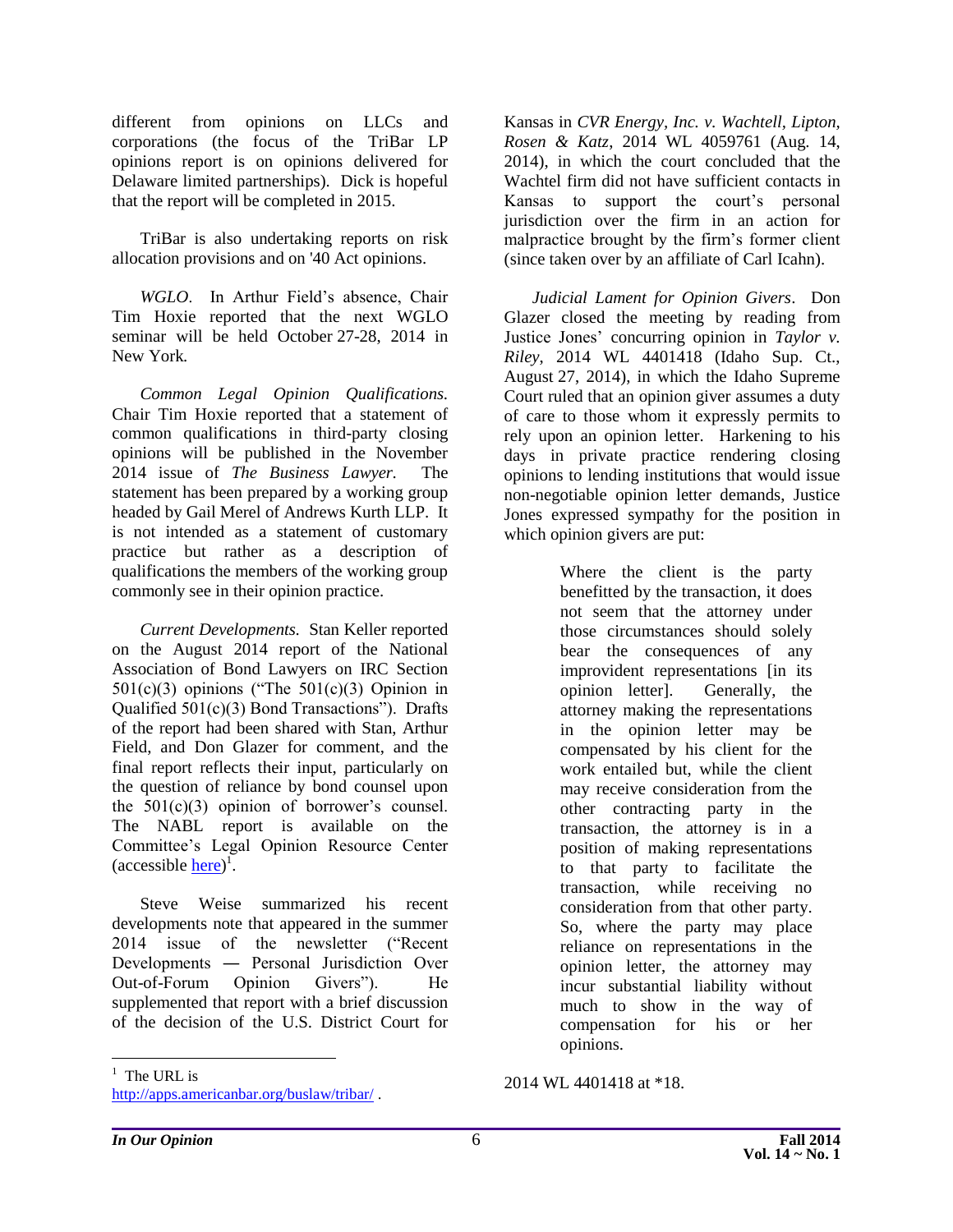*Next Meeting.* The next meeting of the Committee will be held at the Section's Fall Meeting in Washington, D.C. on Friday, November 21, 2014.

James F. Fotenos Greene Radovsky Maloney Share & Hennigh LLP [jfotenos@greeneradovsky.com](mailto:jfotenos@greeneradovsky.com)

#### **Audit Responses Committee**

<span id="page-7-0"></span>The Committee met on September 13, 2014. The principal discussion points are summarized below.

*Update Project*. Most of the meeting was devoted to consideration of the current draft of the proposed Committee Statement on Updates to Audit Response Letters. As previously discussed, the purpose of the proposed Statement is to provide guidance to practitioners and others about the reasons for updates and a framework for lawyers' responses to update requests. Since the Spring 2014 meeting in Los Angeles, there have been several drafts incorporating the input of the drafting committee as well as comments from the AICPA, which was provided with an informal draft. The Committee discussed various points in the draft. The drafting committee will review a revised draft reflecting the points discussed and other comments. It was agreed that the final draft will be circulated to the Committee and deemed approved absent objection.

*Disclaimers*. The Committee discussed use of disclaimers in responding to requests that go beyond the scope of the Statement of Policy. The question arose in a Committee Listserve discussion of a non-conforming, but not uncommon, request that the lawyer provide "any information about financing statements filed under the Uniform Commercial Code or any other assignment of the company's assets."

Unsurprisingly, no one provides information in response to such a question. Some lawyers state expressly that they are not responding to the inquiry because it is not within the scope of matters they are required to address under the Statement of Policy. Other lawyers do not expressly respond to the request. Some rely on the limitations in the Statement of Policy. The Committee discussed whether the standard language in the ABA illustrative letter that the response "is limited by, and in accordance with" the Statement of Policy in fact covers a nonconforming request about matters like UCC filings. Arguably, a request relating to matters that do not involve loss contingencies at all is outside the Statement of Policy altogether, and therefore incorporating the limitations of the Statement of Policy does not necessarily exclude matters unrelated to contingencies. However, many firms' letters also contain a statement to the effect, for example, that the letter "does not undertake to respond to or comment on statements or inquiries contained in the Company's audit inquiry letter other than those specifically discussed above and no inference should, therefore, be made that we have responded to any other aspects of the audit inquiry letter." That type of disclaimer would cover an inquiry about UCC filings and other out-of-scope matters.

*Next Meeting*. The Committee's next meeting will be at the Business Law Section's Fall Meeting in Washington, D.C. on Friday, November 21, 2014.

- Thomas W. White, Chair Wilmer Cutler Pickering Hale and Dorr LLP [thomas.white@wilmerhale.com](mailto:thomas.white@wilmerhale.com)

#### <span id="page-7-1"></span>**Law and Accounting Committee**

The Law and Accounting Committee met on September 13, 2014. The principal items of discussion are summarized below.

*SEC's Disclosure Effectiveness*. The first part of the meeting was devoted to discussion led by Tom White of the Committee's efforts in the Business Law Section's participation in the SEC Division of Corporate Finance's disclosure effectiveness project. Tom is chairing the "Content and Presentation" subcommittee of this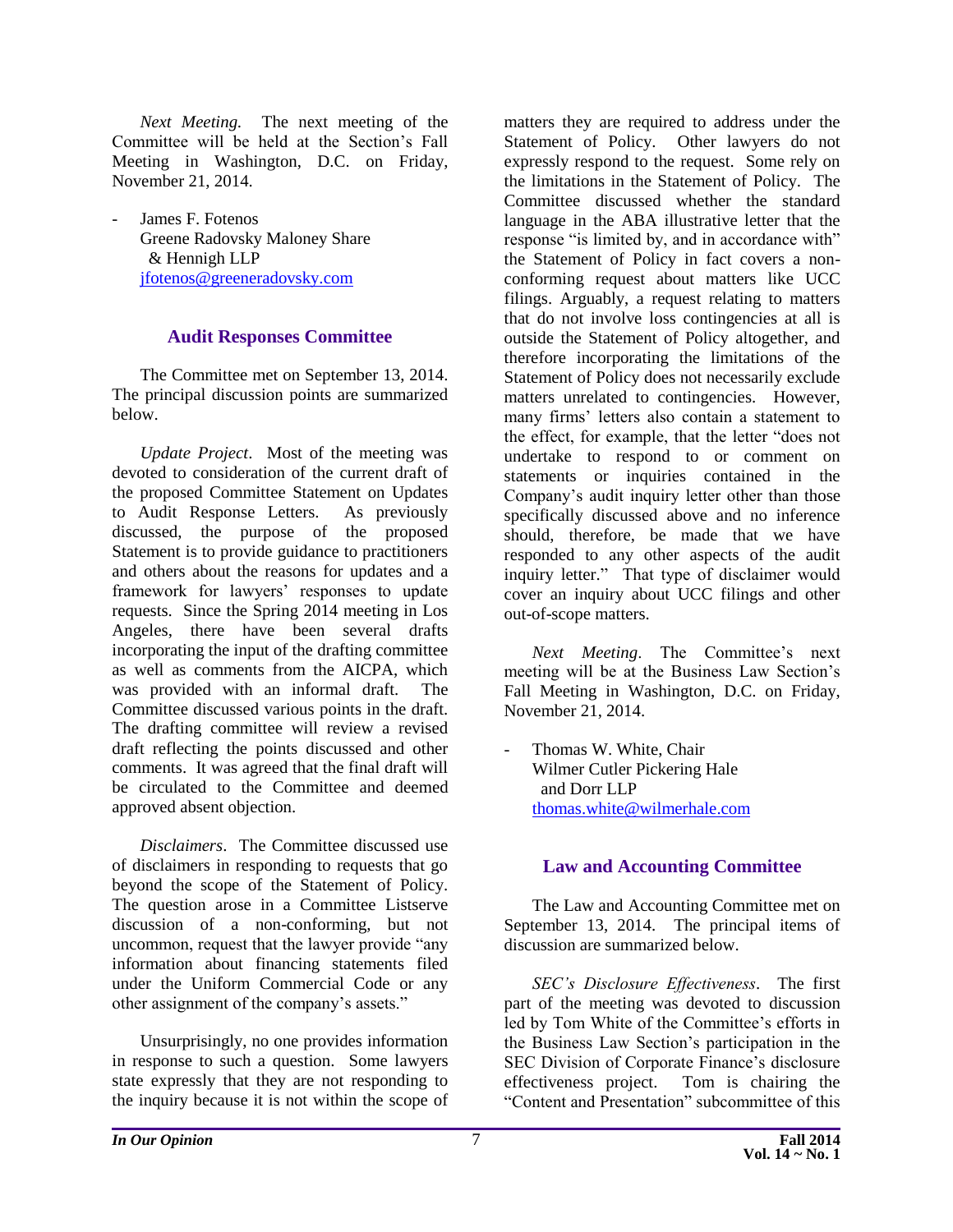task force. The discussion summarized the meeting of the task force held the prior day and the reports of its four subcommittees. Several members of the Committee are active participants in this project and provided their input and analysis of future steps.

*PCAOB*. Mike Scanlon discussed several Public Company Accounting Oversight Board ("PCAOB") projects. Mike discussed PCAOB Auditing Standard No. 18, "Related Parties", which requires specific audit procedures for the auditor's identification of, accounting for, and disclosure of transactions and relationships between a company and related parties. Auditing Standard No. 18 requires an auditor to perform specific procedures: (i) to obtain an understanding of the company's relationship and transactions with related parties, or (ii) if the auditor determines that an undisclosed relatedparty transaction exists, then the auditors must perform certain specified procedures. The sense of the discussion was that the likely effect of this standard will be that firms will have to revise their audit plans. Subject to SEC approval, this standard will be effective for fiscal years beginning on or after December 15, 2014.

Mike also discussed the PCAOB's proposed changes to the auditor's reporting model. Public meetings and advisory group meetings have been held on this project, but the PCAOB has not issued a final standard.

*FASB Update*. Randy McClanahan then followed with an update of current Financial Accounting Standards Board ("FASB") pronouncements:

1. Going Concern – In August, 2014, the FASB issued Accounting Standards Update 2014-15 regarding disclosures of uncertainties about an entity's going concern presumption. This update changed the timing for requiring disclosures from that required by the exposure draft issued in 2013. Update 2014-15 provides that management must assess an entity's potential inability to continue as a going concern at each reporting period. Management must determine whether there is substantial doubt about an entity's ability to continue as a going

concern. Substantial doubt exists when it is probable that the entity will be unable to meet its obligations as they become due within one year after the date the financial statements are issued. "Probable" is defined as "likely to occur".

Update 2014-15 includes at least two material changes from the 2013 exposure draft. First, the exposure draft required that disclosures would begin if it were known or probable that an entity would not be able to meet its obligations within the next 24 months. The 24-month period was deemed too distant. Additionally, under the exposure draft, disclosures were to begin when management believed it was "more likely than not" that an entity would be unable to meet its obligations (as opposed to "probable" in the final draft).

2. Revenue Recognition – In May 2014, the FASB issued Accounting Standards Update 2014-9, "Revenue Recognition." The objectives of the update are to: (i) eliminate inconsistencies in current rules; (ii) create a single framework; (iii) standardize revenue recognition practice; (iv) improve usefulness of disclosures; and (v) make financial statements easier to prepare. Update 2014-9 provides that there are five steps that must be applied in analyzing recognition. These are as follows:

- (i) Identify the contract with a customer;
- (ii) Identify the separate performance obligations in the contract;
- (iii) Determine the transaction price;
- (iv) Allocate the transaction price to separate performance obligations; and
- (v) Recognize revenue as the entity satisfies each performance obligation.

One significant change from the exposure draft is that there is no adjustment to the contract price for credit risk.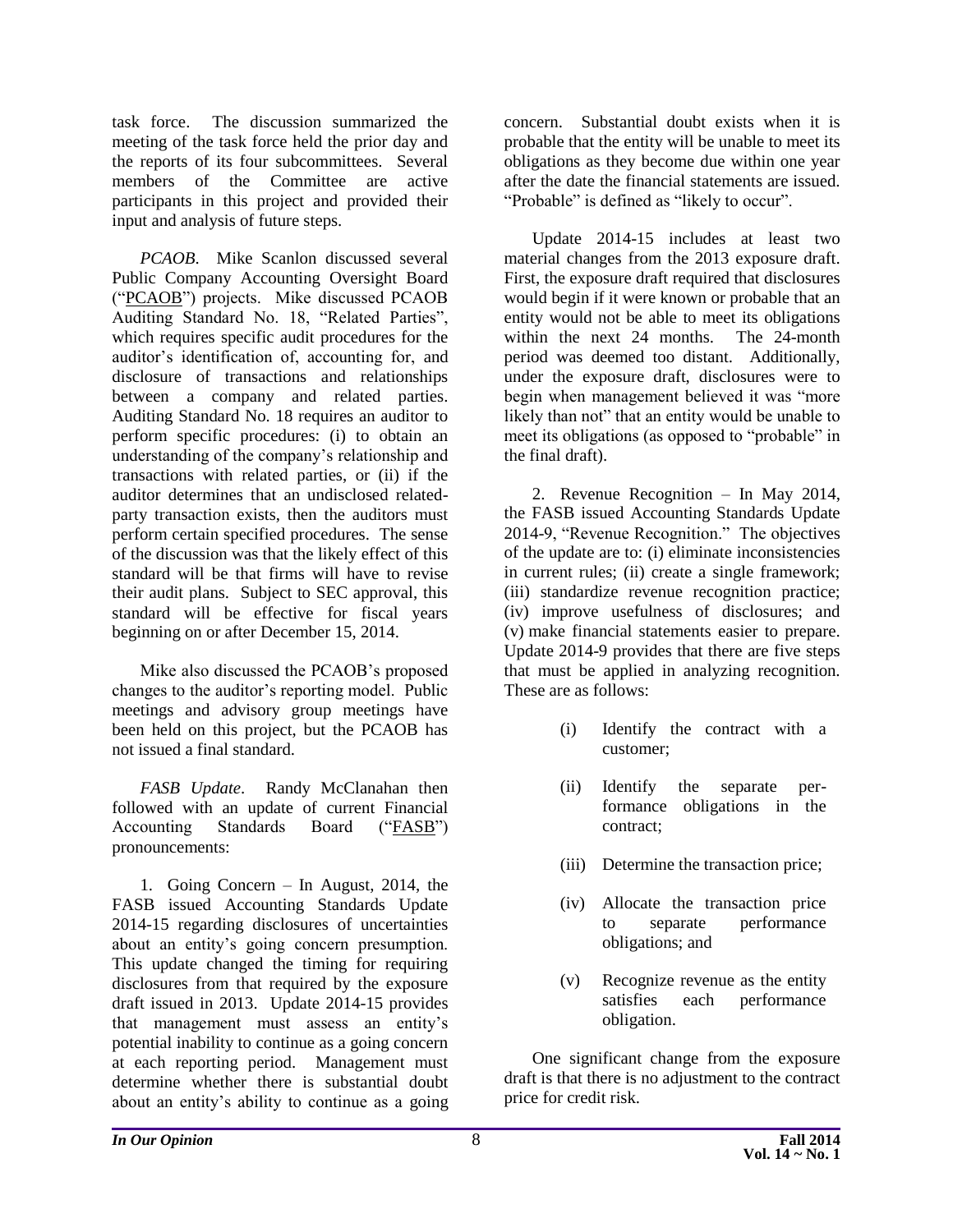The implementation will require each entity to review existing contracts. The Committee discussed whether companies have the ability to track the data necessary to analyze all of their contracts. The Committee also concluded that it would be helpful to gain insight from the accounting profession regarding strategies for implementation, and for negotiating contractual provisions following implementation of this standard. The members determined that it would be helpful to obtain a speaker on this topic at a future meeting.

The next meeting of the Law and Accounting Committee will be held at the Fall Meeting in Washington, D.C. on November 21, 2014.

Randall D. McClanahan, Chair Butler Snow LLP [randy.mcclanahan@butlersnow.com](mailto:randy.mcclanahan@butlersnow.com)

#### <span id="page-9-0"></span>**Professional Responsibility Committee**

The Committee met on September 12, 2014. The meeting opened with a presentation by Stephen Gillers, Elihu Root Professor of Law, New York University School of Law, addressing attorney discipline, with a focus on New York. Professor Gillers' presentation was based on his recent article, "*Lowering the Bar: How Lawyer Discipline in New York Fails to Protect the Public*," 17 NYU J. of Legislation & Public Policy 485 (2014). In New York, observed Professor Gillers, there is a lack of consistency in attorney discipline cases due to the independent and uncoordinated administration of discipline proceedings among the four geographically defined intermediate appellate court jurisdictions. Professor Gillers noted the following problems with New York's system:

 A lack of clear articulation of standards (such as burden of proof) for adjudicating disciplinary complaints;

- Excessive delay in the resolution of proceedings (measured in multiple years);
- A lack of transparency, with the public often unable to learn of disciplinary sanctions imposed on a lawyer;
- A lack of consistency as to sanctions imposed; and
- A failure to protect the public when imposing sanctions in disciplinary proceedings.

After Professor Gillers' presentation, the remainder of the meeting was devoted to a discussion of the ongoing project to revise the Model Rules of Professional Conduct and the comments to address technology issues, including those arising under: Rule 1.0(n) (definition of "writing" or "written" and of "signed"); Comment [8] to Rule 1.1 (stating that the duty of competence requires a lawyer to keep abreast of changes in relevant practice technology, including the risks and benefits associated with the use of that technology); Rule 1.6(c) and Comments [18] and [19] thereto (stating that a lawyer must make reasonable efforts to prevent the inadvertent or unauthorized disclosure of, or unauthorized access to, information relating to the representation of a client); and Rule 7.3 and its Comments (prohibiting the solicitation of clients by "real-time electronic contact," a term that is not defined).

The Chair also gave his final report, followed by remarks by Keith Fisher (Ballard Spahr LLP, Washington, D.C.) as incoming Chair.

- Charles E. McCallum Warner Norcross & Judd LLP [cmccallum@wnj.com](mailto:cmccallum@wnj.com)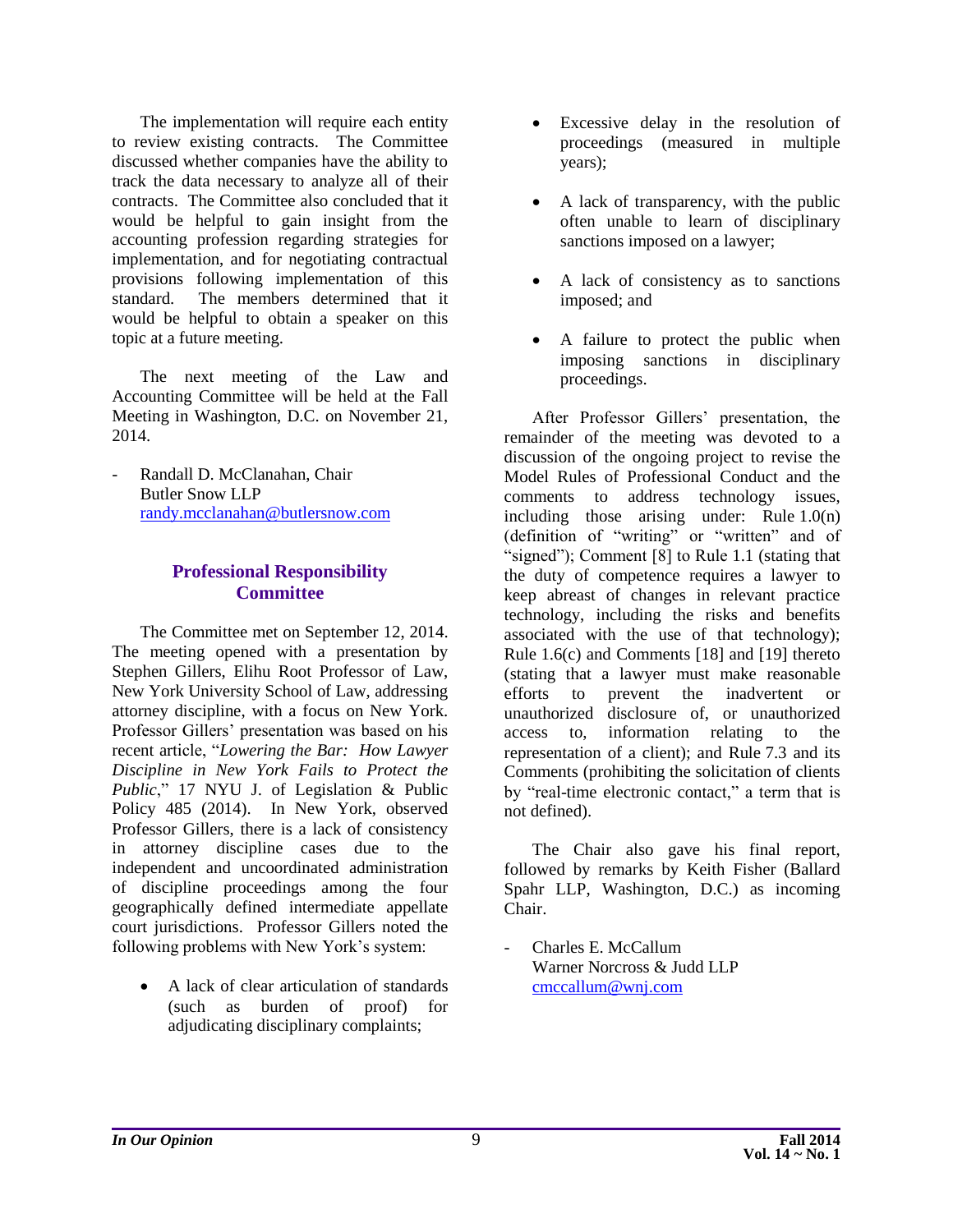#### <span id="page-10-0"></span>**Securities Law Opinions Subcommittee Federal Regulation of Securities Committee**

The Subcommittee met on September 12, 2014 and continued its work on no-registration opinions, including those delivered in Rule 506 offerings. Most of the meeting was taken up with a discussion of the Subcommittee's 2007 report on "No Registration Opinions", 63 Bus. Law 187 (2007). This topic had been previously discussed on several occasions, and a revised draft of the updated report had been circulated in advance of the September meeting.

As previously noted, the updated report will address, among other things, the impact on opinion practice of the 2013 amendments to Rule 506. At this meeting, most of the discussion focused on the section of the report which addresses opinion givers' reliance on representations, the basis upon which (as an ethical matter) opinion givers may so rely, and the relationship of those matters to the stated assumptions that opinion givers commonly include in opinion letters in connection with no registration opinions.

The sense of the meeting was that, subject to comments offered at the meeting, the draft report is approaching completion. However, there remain pending a further set of proposed amendments to Rule 506 which could, if adopted, raise additional issues for opinion givers similar to those addressed in the current draft report. The sense of the meeting was that the current draft should be finalized, and then posted as a draft but not formally published, pending the outcome of the further Rule 506 rulemaking.

The meeting concluded with a very brief discussion of a possible future project addressing Rule 14e-1 opinions given in connection with debt tender offers. The Subcommittee expects to take this up again at future meetings.

The next meeting of the Subcommittee will be in Washington, D.C. on November 22, 2014.

- Robert E. Buckholz, Chair Sullivan & Cromwell LLP [buckholzr@sullcrom.com](mailto:buckholzr@sullcrom.com)

# <span id="page-10-1"></span>**PRACTICE CORNER: LLC SERIES OPINIONS: PART I**

Limited liability companies ("LLCs") have become the preferred business entity form for many private and some public companies, including many formed to finance commercial real estate. Delaware LLCs are formed under and governed by the Delaware Limited Liability Company Act (the "Delaware LLC Act").<sup>2</sup> Long a preferred venue for entity formation, Delaware now has about twice as many registered LLCs as corporations.

Since the mid-1990s, the Delaware LLC Act has permitted the formation of LLCs with separate series of members, membership interests or assets ("Series"), and now more than a dozen states permit the formation of LLCs with separate Series. This note addresses Series comprised of separate assets. Where the requisite steps are taken in the establishment and maintenance of a Series, the debts, liabilities, obligations and expenses incurred, contracted for or otherwise existing with respect to that Series are enforceable only against the assets of that Series, and not against the assets of the LLC generally or of any other Series.<sup>3</sup> Though significant issues arise when a Series becomes a

 2 Del. Code Ann. tit. 6, §§ 18-101 to -1109*.* Unless otherwise indicated, all citations to § 18-\_\_\_ are to the Delaware LLC Act.

<sup>&</sup>lt;sup>3</sup> See, e.g., § 18-215(b).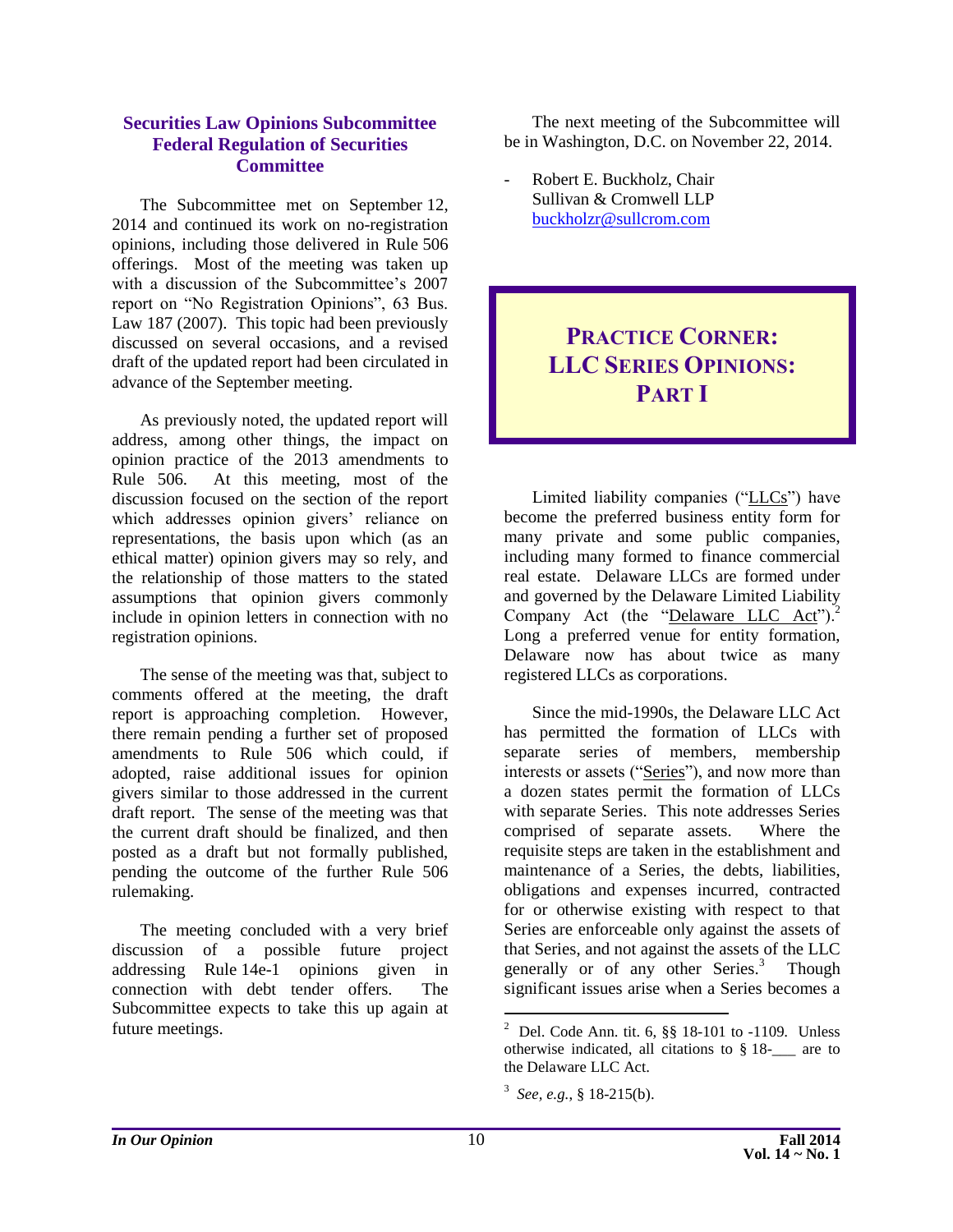debtor for Uniform Commercial Code Article 9 purposes, and it is doubtful that a Series can be a separate debtor under the Bankruptcy Code, in recent years a small but increasing number of Series have been utilized as borrowers in real estate and other financing transactions.<sup>4</sup> Opinions regarding LLCs, and their differences from opinions regarding corporations, have been widely considered.<sup>5</sup> This note focuses on LLC and LLC Series opinions, their differences, and the diligence normally conducted to deliver them.

No Series can exist other than during the existence of the LLC in connection with which it was established. One consequence is that a Series is terminated, and its affairs must be wound up, upon the dissolution of the related  $LLC.<sup>6</sup>$  Despite this dependence, there are significant differences between an LLC and a Series. Default rules in most LLC statutes may be, and often are, overridden by language in the LLC agreement. When opining on an LLC, it is therefore essential to review the LLC agreement, as well as the LLC's certificate of formation, in addition to the governing statute. These concerns are even more salient in the case of a Series.

#### 1. Status Opinion

The following are typical formulations of the status opinion, the first for a Delaware LLC and the second for a Delaware Series of an LLC:

 $\overline{a}$ 

*LLC Formulation:* The LLC has been duly formed and is validly existing in good standing as a limited liability company under the Delaware LLC Act.

*Series Formulation:* Series A has been duly established under the Delaware LLC Act and the LLC's Certificate of Formation, LLC Agreement, and Series A Supplement (the "Governance Documents").

The status opinion for an LLC has three discrete components.

- (a) Duly formed ― the steps taken to form the LLC satisfied all thenapplicable statutory requirements.
- (b) Validly existing ― the LLC exists as an LLC under applicable law ― that is its existence has not ceased, but continues.
- (c) In good standing ― based on a certificate from the Secretary of State, this generally conveys that required reports have been filed and franchise taxes paid, with the consequence that the LLC's status as such has not been revoked or suspended.

*See generally* TriBar LLC Report ¶ 2.0 ("The Status Opinion: Formation and Existence").

The status opinion for a Series is somewhat narrower.

(a) Duly established ― while the Delaware LLC Act speaks of LLCs being formed, it speaks of Series being established. This difference in nomenclature is fairly common in the jurisdictions that permit Series. The distinction is consistent with the notion that a Series is not, in fact, a separate entity. To opine that a Series has been duly established is to opine that all of the steps necessary to establish the Series have been taken. Depending upon the extent to which the opinion giver has been involved in

<sup>4</sup> *See* Norman M. Powell, *Series LLCs, the UCC, and the Bankruptcy Code – A Series of Unfortunate Events?*, 41 UCC L.J. 103 (2008).

<sup>5</sup> *See* Norman M. Powell, *Limiting Your Liability for LLC Opinions*, *The Practical Lawyer*, June 2012, at 29; TriBar Opinion Committee, *Third-Party Closing Opinions: Limited Liability Companies*, 61 BUS. LAW. 679 (2006) ("TriBar LLC Report"); TriBar Opinion Committee, *Supplemental TriBar LLC Opinion Report: Opinions on LLC Membership Interests*, 66 BUS. LAW. 1065 (2011) ("TriBar LLC Membership Interests Report").

 $6 \text{ }$ § 18-215(k).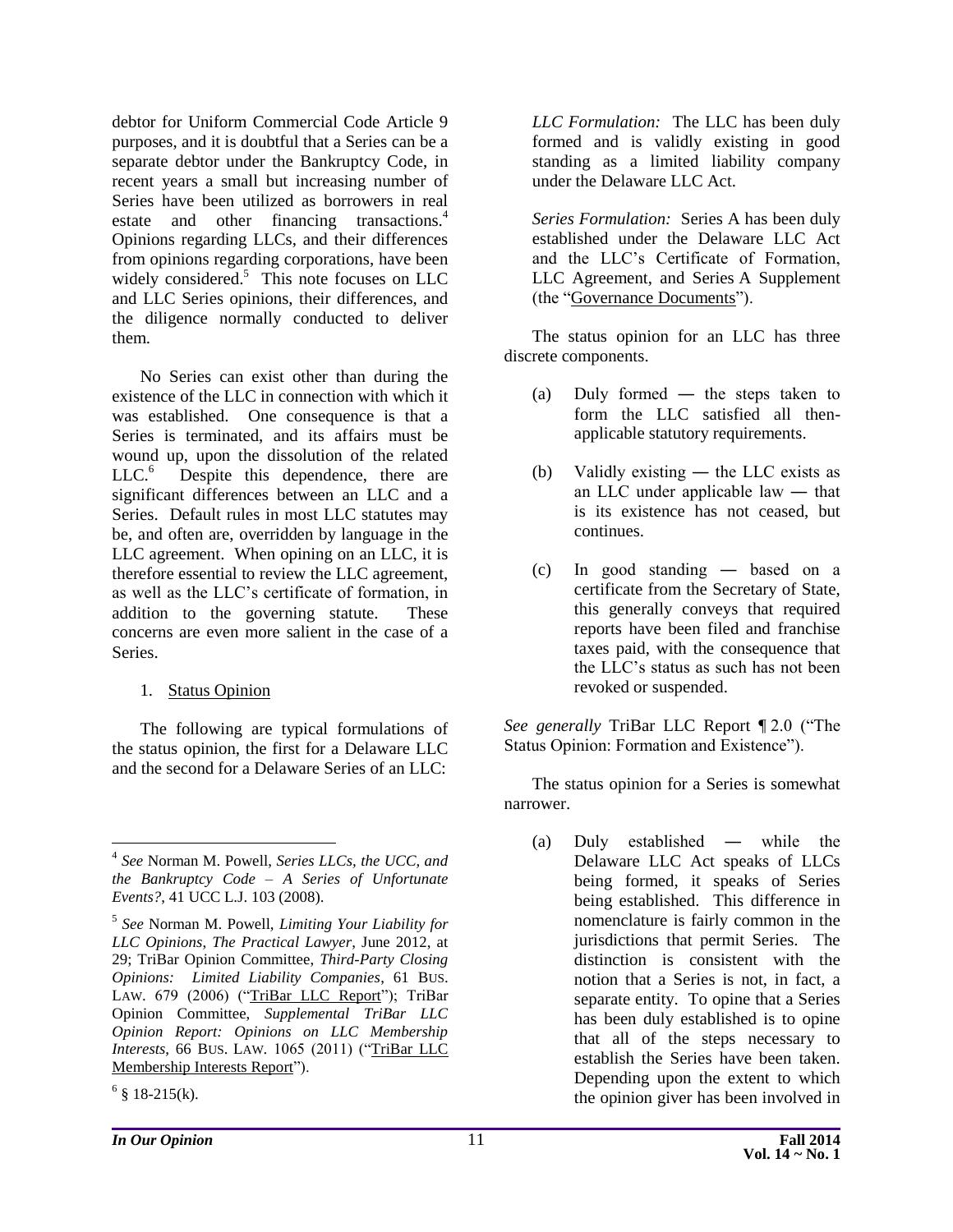the formation of the LLC and the establishment of the Series, the diligence may include ―

- (i) Reviewing the LLC's certificate of formation (as amended through the date of the opinion). It is not necessary in Delaware for the certificate of formation to authorize creation of the Series (although such authorization for the creation of one or more Series with a limitation on liabilities is a condition precedent to a Series having an "internal shield" (meaning that none of the debts, liabilities, obligations and expenses incurred by the LLC generally or by any other Series are enforceable against the assets of the Series). However, the certificate of formation could specify conditions precedent to the establishment of a Series. The certificate of formation therefore is normally reviewed and compliance with any such provisions confirmed.
- (ii) Reviewing the LLC agreement, which must either establish or provide for the establishment of the Series, and confirming that the specified steps have been taken by the proper parties.
- (b) Validly existing ― In the context of a Series, any "validly existing" opinion can rest only on the non-occurrence of termination, whether (i) on a specified date, (ii) on the happening of a specified occurrence, (iii) by the requisite vote of members, or (iv) by court order.<sup>7</sup> This opinion when

rendered with respect to LLCs and other entities generally rests, at least to some extent, on a certificate to such effect obtained from the Secretary of State (or similar office) of the jurisdiction under whose law the LLC was formed and exists. Because no filing with the Delaware Secretary of State is necessary to establish a Series, the Secretary of State has no record of the existence of any Series, and so can offer no certificate regarding the valid existence of a Series.

- (c) In good standing ― In the context of an LLC, the "good standing" opinion, also based on a certificate from the Secretary of State (or similar office) of the jurisdiction under whose law the LLC was formed and exists, generally conveys that required reports have been filed and franchise taxes paid, with the consequence that the LLC's status as such has not been revoked or suspended. As mentioned above, the Delaware Secretary of State has no record of the existence of any Series, nor does it require the filing of any reports or the payment of franchise taxes with respect to a Series, with the consequence that it can offer no certificate regarding good standing. The concept is simply inapposite.
- 2. The Power Opinion

*LLC Formulation:* The LLC has power and authority under the LLC Act and the Governance Documents to execute and deliver the Transaction Documents and to perform its obligations thereunder.

*Series Formulation:* Series A has power and authority under the LLC Act and the Governance Documents to execute and deliver the Transaction Documents and to perform its obligations thereunder.

The power opinion for both an LLC and a Series requires a close reading of the

 $\overline{a}$ 

<sup>&</sup>lt;sup>7</sup> See, e.g., § 18-215(k). Note also that the shielding characteristic of a Series with asset shielding may be lost if the records for the Series cease to account for its assets separately, pursuant to § 18-215(b).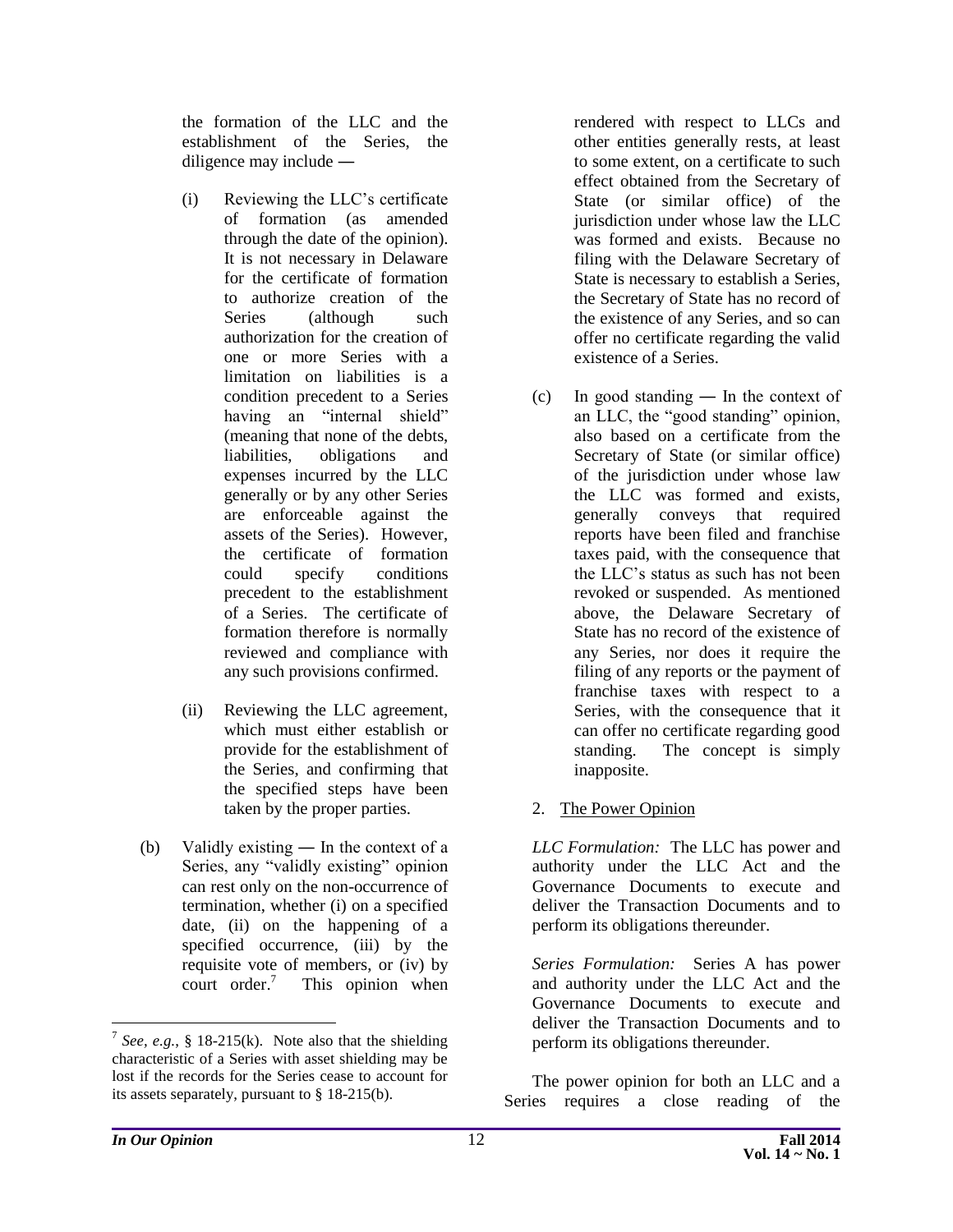"Governance Documents," which, for a Series, includes the Series Supplement. This is particularly relevant given that many LLCs are formed as special purpose entities with their purposes and powers limited.

Section 18-215(b) of the Delaware LLC Act specifically addresses the powers afforded a Series to insulate its assets from the debts and liabilities of the LLC generally and of any other Series of that LLC, but is silent on the powers potentially afforded a Series that is not established to insulate its assets. Presumably most, if not all, Series engaged in transactions requiring legal opinions will be of the former type.

3. The Action Opinion

*LLC Formulation:* The execution and delivery by the LLC of the Transaction Documents, and the performance by the LLC of its obligations thereunder, have been duly authorized by all necessary limited liability company action on the part of the LLC.

*Series Formulation:* The execution and delivery by Series A of the Transaction Documents, and the performance by Series A of its obligations thereunder, have been duly authorized by all necessary limited liability company action on the part of Series A.

The action opinion provides comfort that the appropriate person or persons, having been vested with the requisite managerial authority to do so, have taken the action required by the LLC statute and LLC agreement (including any Series supplement), in the manner so required, to approve the specified actions on behalf of the LLC or the Series. Depending upon the extent to which the opinion giver has participated in the organization of the LLC and the establishment of the Series, diligence may include:

• Determining the range of governance or management structures permitted by the applicable LLC statute.

- Confirming that the structure adopted by the relevant Series is permitted by the Governance Documents.
- Determining what person(s) are vested with or constitute the bodies vested with the requisite managerial authority to authorize the relevant action by the Governance Documents.
- Confirming that such person(s) or bodies have clearly and unambiguously authorized the relevant action in accordance with all formalities and procedures imposed by the LLC statute and the Governance Documents (including any Series supplement).

A further action opinion is sometimes sought, to the effect that specified documents or agreements have been "duly executed and delivered" by a particular entity. As discussed elsewhere, while there is some question as to whether a given Series is, or will be treated as, an entity, most LLC statutes permit Series, or at least those with internal shields, to contract, unless the governance documents provide otherwise. Notwithstanding the question of whether a given Series is an entity, opinion givers should be able to approach the execution and delivery opinion for a Series in much the way they do for LLCs and corporations, if with somewhat greater emphasis on its contractual requirements.

#### 4. The Enforceability Opinion

*LLC Formulation:* The LLC agreement is a valid and binding obligation of the Members, and is enforceable against the Members in accordance with its terms.

*Series Formulation:* The LLC Agreement, including the Series A Supplement, is a valid and binding obligation of the Members associated with Series A, and is enforceable against such Members in accordance with its terms.

The enforceability or "remedies" opinion is generally understood to mean that each specific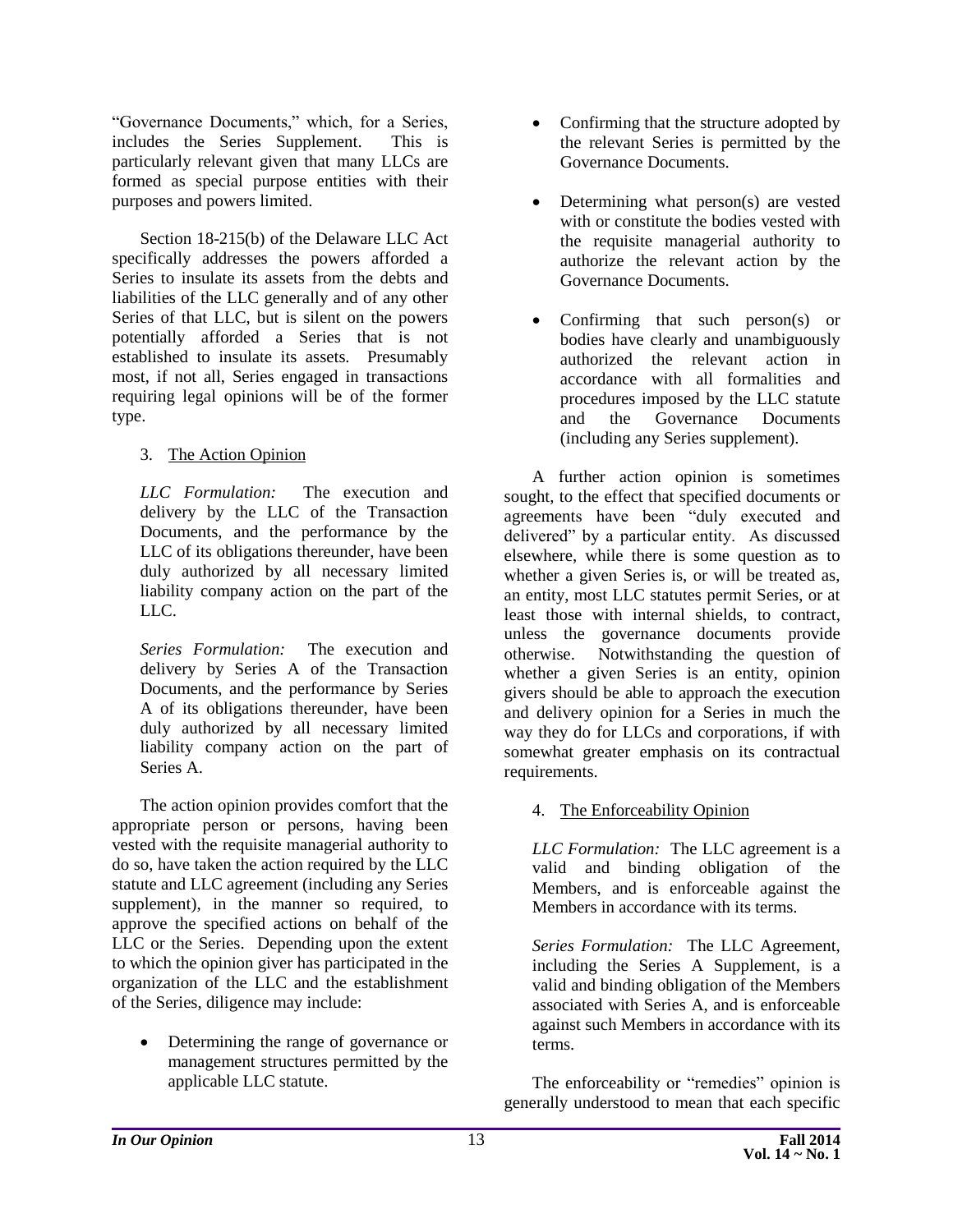remedy provided in the LLC agreement will be enforced, and that whether or not the LLC agreement specifies remedies, other terms of the Governance Documents, such as governance provisions, will be enforced by a court applying applicable law. Standard exceptions include the bankruptcy and equitable principles limitations, whether or not stated. This is the most difficult of the opinions discussed in this note, in large part because it cannot be limited to the relevant LLC statute, but instead involves the entire body of relevant contract law. Enforceability opinions on LLC operating agreements or Series supplements are not unusual in structured finance transactions. Giving such opinions for a Series presents the same challenges as giving such opinions for LLCs generally, s*ee* TriBar LLC Report ¶ 6.0 ("Enforceability of Operating Agreement"), but with, of course, greater emphasis on the Series supplement and the relevant Series statutory provisions (i.e., Delaware LLC Act § 18-215).

In Part II of this note, to appear in a forthcoming issue of the Newsletter, we will address the opinions for a Series that are the focus of the TriBar LLC Membership Interests Report ― the valid issuance of interests, admission of purchasers of LLC interests as members, the obligation of purchasers to make payments and contributions to the LLC, and the liability of members to third parties, as well as the effectiveness of the internal shield to prevent assets of one Series from being subject to the obligations of other Series.

\_\_\_\_\_\_\_\_\_\_\_\_\_\_\_

Norman M. Powell Young Conaway Stargatt & Taylor, LLP [npowell@ycst.com](mailto:npowell@ycst.com)

<span id="page-14-0"></span>**THE LITIGATOR'S CORNER**

#### <span id="page-14-1"></span>**The Opinion Is What the Opinion Says: Understanding So-Called "Duties of Disclosure" to Non-Clients**

Opinion preparers occasionally are confronted with the troubling question of whether and when they may have duties of disclosure to a non-client opinion recipient beyond the scope of disclosures in the opinion itself. A lawyer asked to deliver a standard closing opinion to a third party may be confident her opinion is correct but may be aware of adverse facts related to the subject of the opinion, or to the transaction as a whole, that the opinion recipient would want to know. May (or must) these facts be made part of the opinion? The answer requires an in-depth understanding of ethics rules, opinion practice, and to a certain extent tort law. As a practical matter, opinion preparers should also consider litigation risk, because even the technically correct legal path may expose the opinion giver to a risk of suit if unidentified client fraud occurs.

#### *The Ethics Analysis Under the Model Rules*

1. The Duty to Maintain Client Confidences and the Duty to Consult with the Client

Ethics rules provide clear answers to some threshold aspects of this problem. First, under Model Rule of Professional Conduct 1.6(a) and its state analogs, a lawyer in general *may not* disclose facts concerning the representation of a client to a non-client without the client's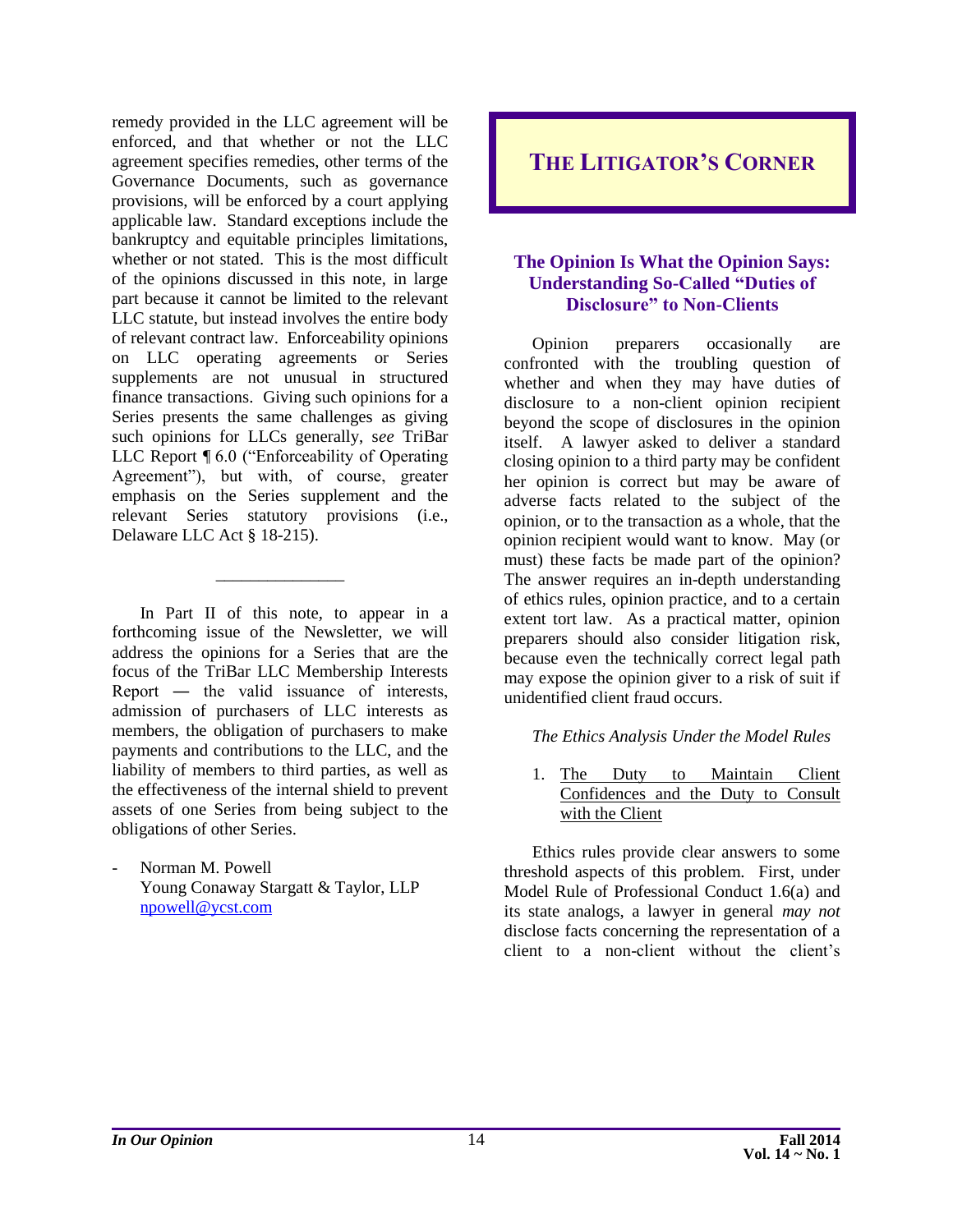informed consent.<sup>8</sup> Relatedly, the lawyer may well have learned the facts at issue in privileged communications with the client. If so, the lawyer's disclosure of those communications could waive the attorney-client privilege. Once waived, the privilege is forever lost, and the information would be available to non-client parties in any future litigation.

Thus, the opinion preparers in our example do not have the option of unilaterally disclosing facts to the opinion recipient unless one of the exceptions is applicable. The lawyer *does* have the option, and in some circumstances the duty, to consult with the client about whether either the client or the lawyer should disclose facts to third-party opinion recipients to avoid potential claims or sanctions. *See* Model R. Prof. Cond. 1.4.

#### 2. Permissible Withdrawal and Required Withdrawal to Prevent Involvement in Fraud

In addition, a lawyer is not required to give an opinion she is not comfortable giving. The lawyer is permitted (but not required) to withdraw from the engagement, at least provided that the withdrawal can be achieved without

material adverse effect on the client or one of the other bases is met for permissive withdrawal under Rule 1.16(b). *See* Model R. Prof. Cond. 1.16(b).

In the extreme case, where the lawyer believes the opinion would assist in a fraud or otherwise mislead the recipient, the lawyer *may not* give the opinion, *see* Model R. Prof. Cond. 1.2(d), 4.1(a), and may be required to resign. See Model R. Prof. Cond. 1.16(a). The ethics rules in every jurisdiction are unequivocal that a lawyer may not knowingly assist a client's fraud. Thus, if the lawyer believes the client intends to use her opinion to perpetrate a fraud on the recipient, the lawyer is not permitted to give the opinion. At the same time, the opinion itself cannot be intentionally materially false or misleading, or the lawyer is in violation of Model Rule 4.1(a), and the lawyer herself could be committing fraud by delivering the opinion.

#### *The Gray Area: Unproven Suspicion of Fraud*

Now comes the hard part: Can the lawyer issue an opinion when she is aware of significant facts about the transaction that have not been disclosed to the opinion recipient but the lawyer does not have sufficient evidence to reach a conclusion that the client is committing fraud? Or, to ask the question a different way, does the opinion giver violate any duties to the non-client opinion recipients when the lawyer has concern about the bona fides of the deal that does not reach the level of believing the client is perpetrating a fraud?

There is, unfortunately, relatively scant law on this subject, but the technically correct answer, we believe, is that as long as the opinion is accurate and not misleading, there is no independent duty of disclosure on the part of the lawyer to the non-client recipient. Indeed, the entire premise of a third-party legal opinion is that it is a statement to a non-client, given by the lawyer at the request of the client for a specific and limited purpose. The lawyer owes no duties to third parties other than the duty not to misrepresent, negligently or intentionally, in delivering the opinion. It follows that the

 $\overline{a}$ 

<sup>&</sup>lt;sup>8</sup> Some states' variants of Rule 1.6 permit a lawyer to disclose client confidential information if necessary to prevent the client from committing a crime or a fraud. *See, e.g.*, N.Y. R. Prof. Cond. 1.6(b)(2) ("A lawyer may reveal or use confidential information to the extent that the lawyer reasonably believes necessary: . . . to prevent the client from committing a crime."); Pa. R. Prof. Cond.  $1.6(b)(3)$  (lawyer may reveal information if necessary "to prevent, mitigate or rectify the consequences of a client's criminal or fraudulent act in the commission of which the lawyer's services are being or had been used"). As discussed below, if the lawyer believes the client intends to commit fraud through the transaction, she cannot give a legal opinion that would assist the fraud. In addition, the Attorney Conduct Rules adopted by the SEC pursuant to the Sarbanes-Oxley Act of 2002 permit counsel representing an "issuer" (as defined in 17 C.F.R.  $\S$  205.2(h)) to report to the SEC violations of the securities laws by the issuer under specified circumstances. *See* 17 C.F.R. §  $205.3(d)(2)$ .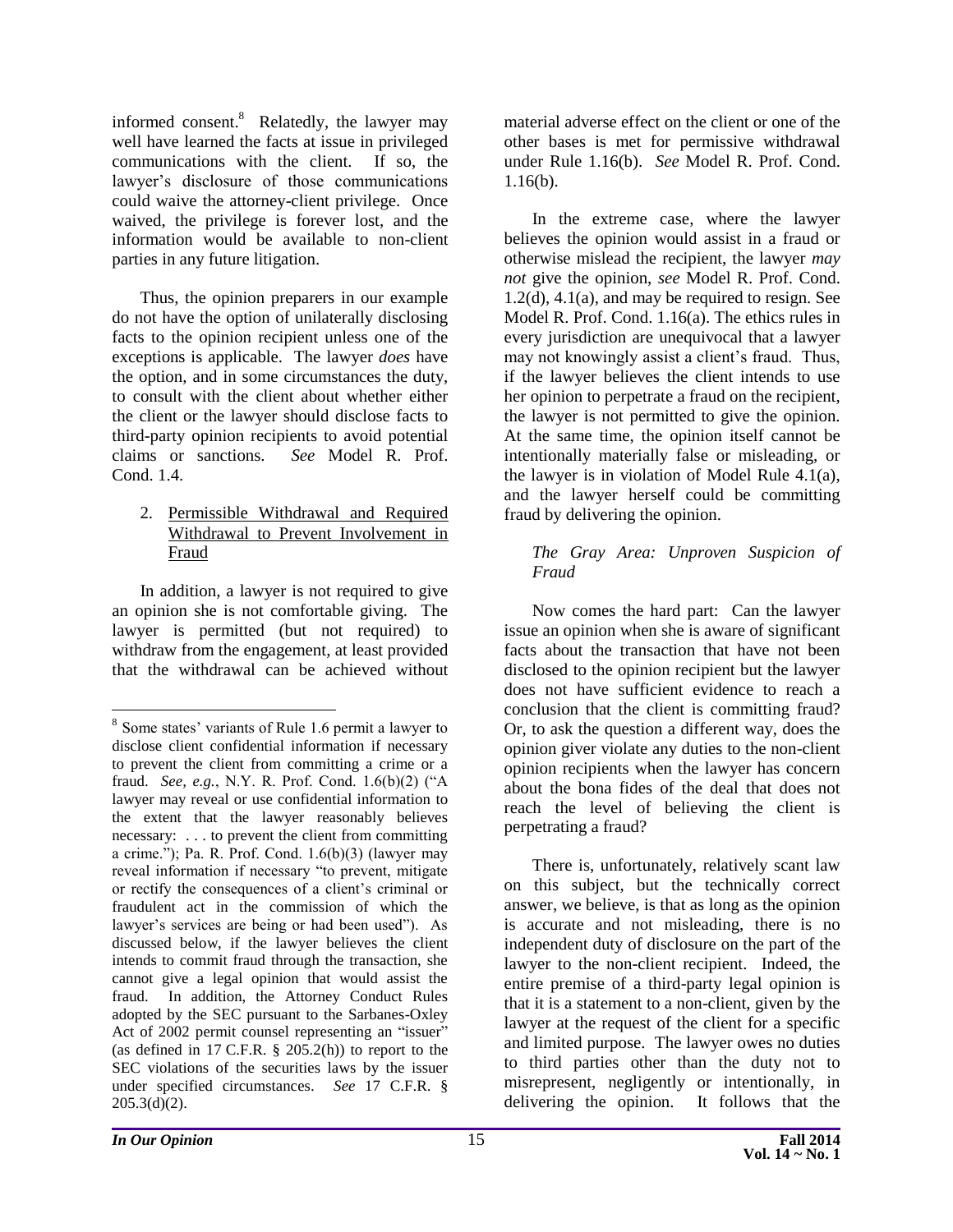lawyer's duty of care to the recipient is limited to matters stated in the opinion and nothing beyond that.<sup>9</sup>

Opinion preparers and litigators who defend them should oppose adopting any duty of disclosure to non-parties beyond the express limits of the opinion letter in the absence of known fraud. To recognize such a duty would open the door to claims against lawyers for failing to disclose facts in their opinions – when, as a matter of ethics and privilege, they are prohibited from doing so by virtue of their duties of confidentiality to the client. Recognizing duties of disclosure to third parties beyond what the client permits could pose serious conflicts of interests for opinion givers.

#### *Customary Practice*

 $\overline{a}$ 

TriBar's 1998 report entitled *Third Party "Closing" Opinions: A Report of the TriBar Opinion Committee* contains a pertinent section entitled "Avoiding Misleading the Opinion Recipient."<sup>10</sup> In essence, it cautions that opinion preparers "must ask themselves whether they

believe that the opinions they intend to render will, under the circumstances, be misleading to the recipient." If the answer is yes, then the opinion "should not be delivered until disclosures are made to cure the problem." (Emphasis omitted.)Despite the reference to "disclosures," the bottom line of the TriBar discussion is that an opinion giver, like any lawyer, cannot intentionally participate in a client's fraud or make a materially misleading statement. It specifically cautions that, "[i]n determining whether an opinion will mislead, the opinion preparers need only consider what the opinion letter (i) states and (ii) omits to state that is relevant to what is stated. Thus, the omission of information not relevant to the opinion given . . . does not mislead." 53 Bus. Law. at 602 (footnotes omitted). Similarly, the ABA's *Guidelines for the Preparation of Closing Opinions* provide that "[a]n opinion giver should not render an opinion that the giver recognizes will mislead the recipient with regard to the matters addressed in the opinions given. $11$ 

It follows that the "disclosure" remedy is not intended to encumber the opinion with facts about the transaction, but only to ensure that the actual four corners of the legal opinion are not misleading. On the contrary, opinion preparers should be careful not to import into customary practice a duty to include facts in a standard opinion that would not ordinarily be included. The premise of a third-party legal opinion is that it is a narrow statement to a non-client, given by the lawyer at the request of the client for a specific and limited purpose. If factual disclosures are to be made, therefore, the opinion letter is not the vehicle for those disclosures; the client should make those disclosures separately.

#### *The Practical Concern: Litigation Risk*

In an ideal world, the above principles would answer all of the pertinent questions. In the real world, lawyers must also consider the risk of litigation. The lawyer may make the correct analytical decision that (a) despite some

<sup>9</sup> *See* Model R. Prof. Cond. 4.1, Comment [1] ("A lawyer is required to be truthful when dealing with others on a client's behalf, but generally has no affirmative duty to inform an opposing party of relevant facts."); *Resolution Trust Co. v. Latham & Watkins* 909 F. Supp 923 (S.D.N.Y. 1995) (opinion carefully limited in scope to evaluating "alter ego" theory of liability under Florida law imposed no duty to speak (among other things) about Texas law or about adverse FTC authority in an antitrust matter); *Fortress Credit Corp. v. Dechert LLP*, 934 N.YS.2d 119 (NY. App. Div. 2011) (opinion that notes were duly executed did not obligate opinion giver to investigate genuineness of signatures); *Mega Group, Inc. v. Pechenik & Curro, P.C.*, 819 N.Y.S.2d 796 (N.Y. App. Div. 2006) ("no violation of law" opinion did not impose duty to advise recipient about pending claims); *Voyager Guar. Ins. Co. v. Brown,* 631 So. 2d 848 (Ala. 1993) (opinion on enforceability did not speak to genuineness of signatures); *Fortson v. Winstead, McGuire, Sechrest & Minick*, 961 F.2d 469 (4th Cir. 1992) (tax opinion giver not liable for failing to disclose facts concerning issuer's financial condition).

 $10$  53 Bus. Law. 591, 602-603 (1998).

 $\overline{a}$ <sup>11</sup> 57 Bus. Law. 875, 876 (2002).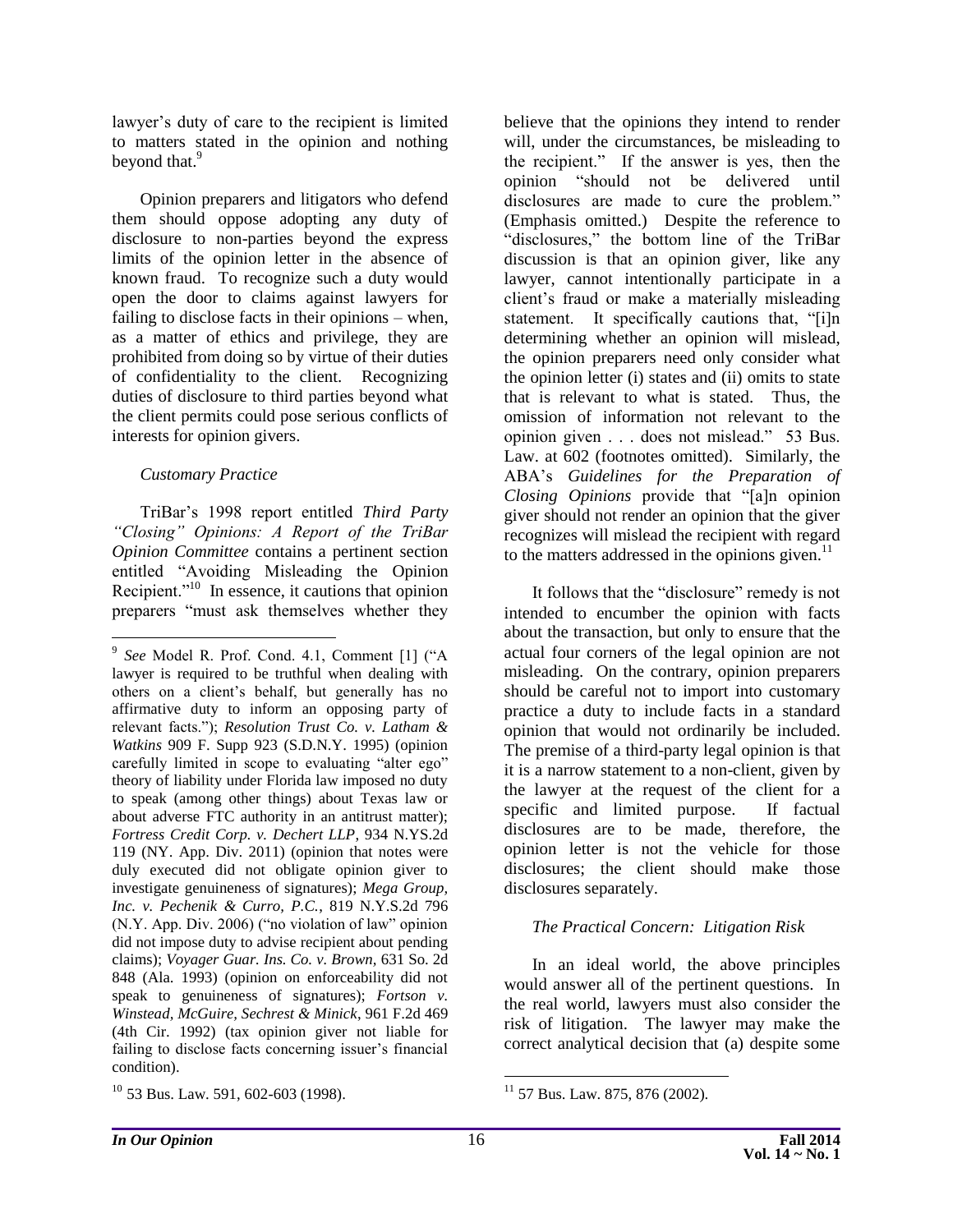concerns, she does not believe the client is committing fraud and (b) her opinion is correct and not misleading about the matters it addresses. As a matter of ethics and customary practice, we believe that she can give the opinion. If, however, it later transpires that the transaction involves fraud, the opinion giver may well be sued. Plaintiffs' lawyers sometimes attempt to bring claims against law firms – classic "deep pocket" defendants – in these circumstances, claiming that the lawyers knew of the fraud, or were "willfully blind" or "recklessly disregarded" its existence. The cases on legal opinions are few and some, while of questionable applicability to the circumstances discussed here, contain language that has encouraged plaintiffs' lawyers to bring claims.<sup>12</sup>

As a practical matter, therefore, opinion preparers who are aware of suspicious facts about the transaction that have not been disclosed to the opinion recipient should, in addition to the foregoing considerations, weigh the practical risks of giving the opinion. If consultation with the client does not achieve a satisfactory result because the lawyer cannot satisfy herself that there may be important information withheld by the client that relates to the subject matter of the opinion, then the lawyer should consider declining to deliver the opinion, and should consider resigning as a last resort. That is not to say that the lawyer should disregard any prejudice to the client from withdrawing from the representation. *See* Model R. Prof. Cond. 1.16(b). If the lawyer's withdrawal could prevent the transaction from going forward, the lawyer might face litigation risk from her client if she resigns under the

permissive provisions of 1.16(b), *i.e.,* without a belief that the client is committing a fraud. The lawyer should therefore make every effort to obtain information from the client as necessary to become comfortable with giving the opinion and continuing to represent the client, or to determine that the transaction is fraudulent, as the case may be. If the client refuses to provide the necessary information, the lawyer may well be justified in declining to give the opinion and may well have the requisite cause for withdrawal under Model Rule  $1.16(b)(5)$  or  $(b)(7)$ . If the lawyer remains fundamentally uncertain about the transaction, then the lawyer must make the difficult decision between disappointing a client and exposing herself to potential litigation. Our experience representing opinion givers and other transactional lawyers would argue for a cautious approach where the risk of fraud is significant.

#### *Conclusion*

As a bottom line, we believe opinion practitioners should not adopt any standard, as a matter of customary practice or otherwise, that obligates opinion givers to disclose facts outside the four corners of the opinion. Opinion letters to non-clients have always been a narrow exception to the rule that lawyers' duties run only to their clients. Imposing duties of disclosure would create unacceptable ethical conflicts and would open the door to unnecessary litigation risks for opinion givers. Nonetheless, opinion preparers faced with a circumstance where the client is not disclosing significant information to the opinion recipient should carefully consider the risk of litigation, and should consult with the client, before deciding whether, as a matter of prudent selfprotection, to give the opinion.

- John K. Villa Williams & Connolly LLP [jvilla@wc.com](mailto:jvilla@wc.com)
- Craig D. Singer Williams & Connolly LLP [csinger@wc.com](mailto:csinger@wc.com)

 $\overline{a}$ 

<sup>12</sup> *See*, *e.g.*, *Kline v. First Western Government Securities, Inc.*, 24 F.3d 480 (3d Cir. 1994). We believe *Kline* and other cases are best understood as applications of the rule that a lawyer's opinion cannot affirmatively mislead, *see id.* (tax opinion used by securities issuer to mislead investor-recipients); *Rubin v. Schottenstein Zox & Dunn*, 143 F.3d 263 (6th Cir. 1998) (lawyer's oral statements to investor were affirmatively misleading about their subject matter), but plaintiffs' lawyers have sometimes seized on language in those cases as broader support for claims against opinion givers.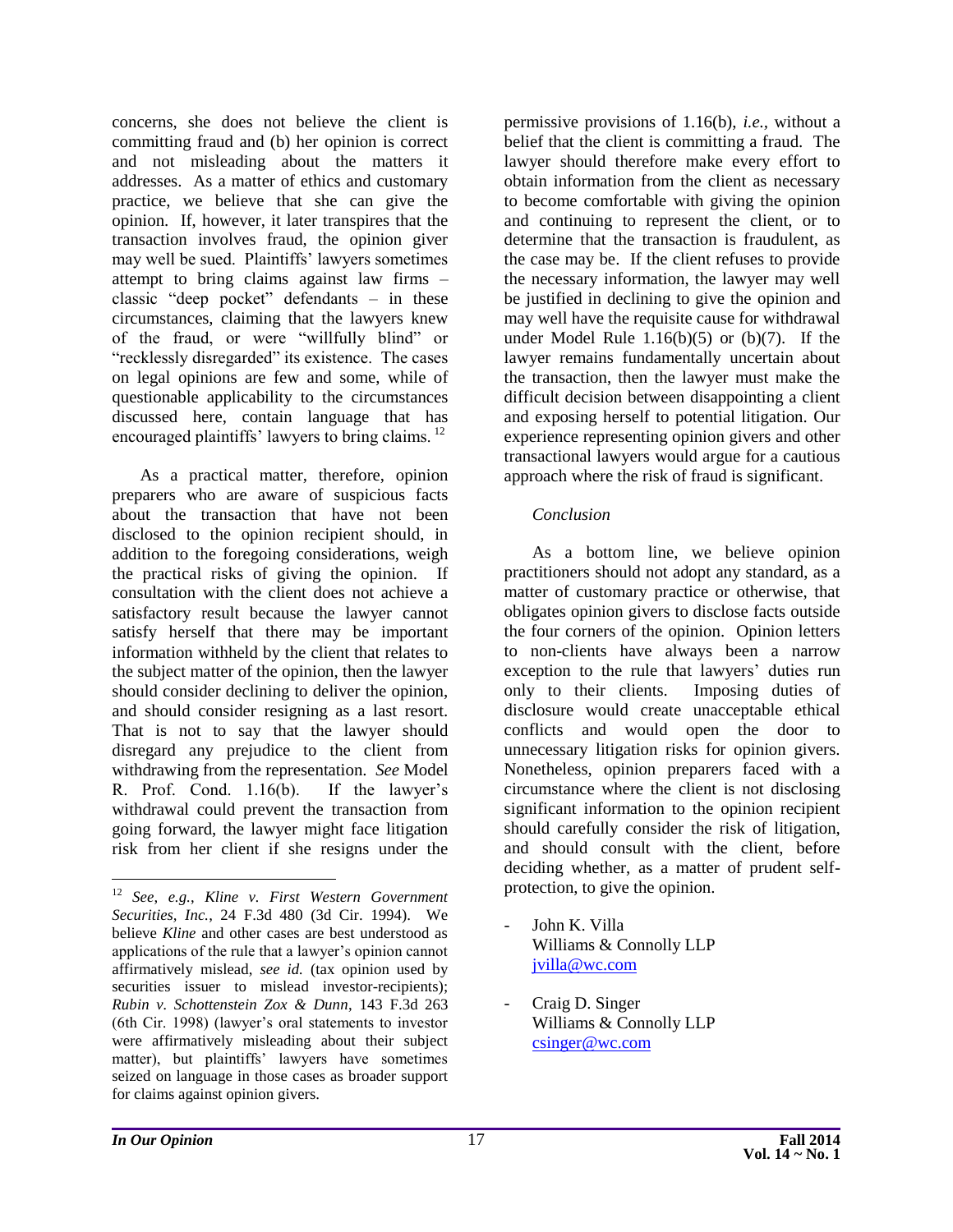# <span id="page-18-0"></span>**RECENT DEVELOPMENTS**

#### <span id="page-18-1"></span>**DCGL § 228: Order of Actions Still Important in Delaware Despite Recent Changes to Rules for Written Consents**

Effective August 1, 2014, Section 228(c) of the Delaware General Corporation Law (the "DGCL") has been amended to include the following:

> "Any person executing a consent may provide, whether through instruction to an agent or otherwise, that such a consent will be effective at a future time (including a time determined upon the happening of an event), no later than 60 days after such instruction is given or such provision is made, and, for the purposes of this section, if evidence of such instruction or provision is provided to the corporation, such later effective time shall serve as the date of signature. Unless otherwise provided, any such consent shall be revocable prior to its becoming effective."

Delaware House Bill No. 329 § 5 (147th Gen. Assembly) (effective August 1, 2014).

This language was added as part of the amendments to the DGCL (including an amendment to Section 141(f) (board action by written consent)) to address issues arising when a person that is not a stockholder executes a stockholder consent that is to become effective *after* the signer becomes a stockholder. The amendments were adopted to address questions about the validity of consents executed before the signer becomes a director or stockholder that were raised in *AGR Halifax Fund, Inc. v.* 

*Fiscina*, 743 A.2d 1188 (Del. Ch. 1999) and *U.S. Bank Nat'l Ass'n v. Verizon Communications Inc.*, 479 B.R. 405 (N.D. Tex. 2012) (and discussed by Stan Keller in his article, "*Opinion Issues in Current M&A Practice ― Due Authorization Defects*" in the Spring 2014 (vol. 13, no. 3) issue of the Newsletter).

Under the amended statute, a stockholder (or soon-to-be stockholder) can execute a consent and make it effective at a future time by, for example, placing the consent in escrow and providing that it will be effective ("released from escrow") at the time or upon fulfillment of the conditions it specifies. The stockholder might also simply deliver a consent that on its face provides that it is effective when it specifies without use of an escrow.

#### *Scope of Pre-Effective Stockholder Consents Under the New Provision*

Read literally, one might think that the quoted language would authorize a stockholder consenting to a corporate action (typically a charter amendment or merger agreement) to sign a consent and specify that it will be effective at a later date after board approval of the corporate action. If the later date following board approval was the effective "date of signature," this would literally comply with the requirement in Sections 242(b) and 251(c) that stockholders approve a charter amendment or adopt a merger agreement that has been previously recommended by the board (and, in the case of a merger, execution of the merger agreement), even though at the time the consent was signed and deposited in escrow the stockholder would not have had the benefit of the board's recommendation or have received either the board approved charter amendment or merger agreement (or a summary) before signing the consent.

Whether or not this interpretation proves correct (and there is no case law on the point at the time of this note), at least some members of the Delaware bar believe that the literal interpretation may overstate the intended effect of the amendment. Of particular concern to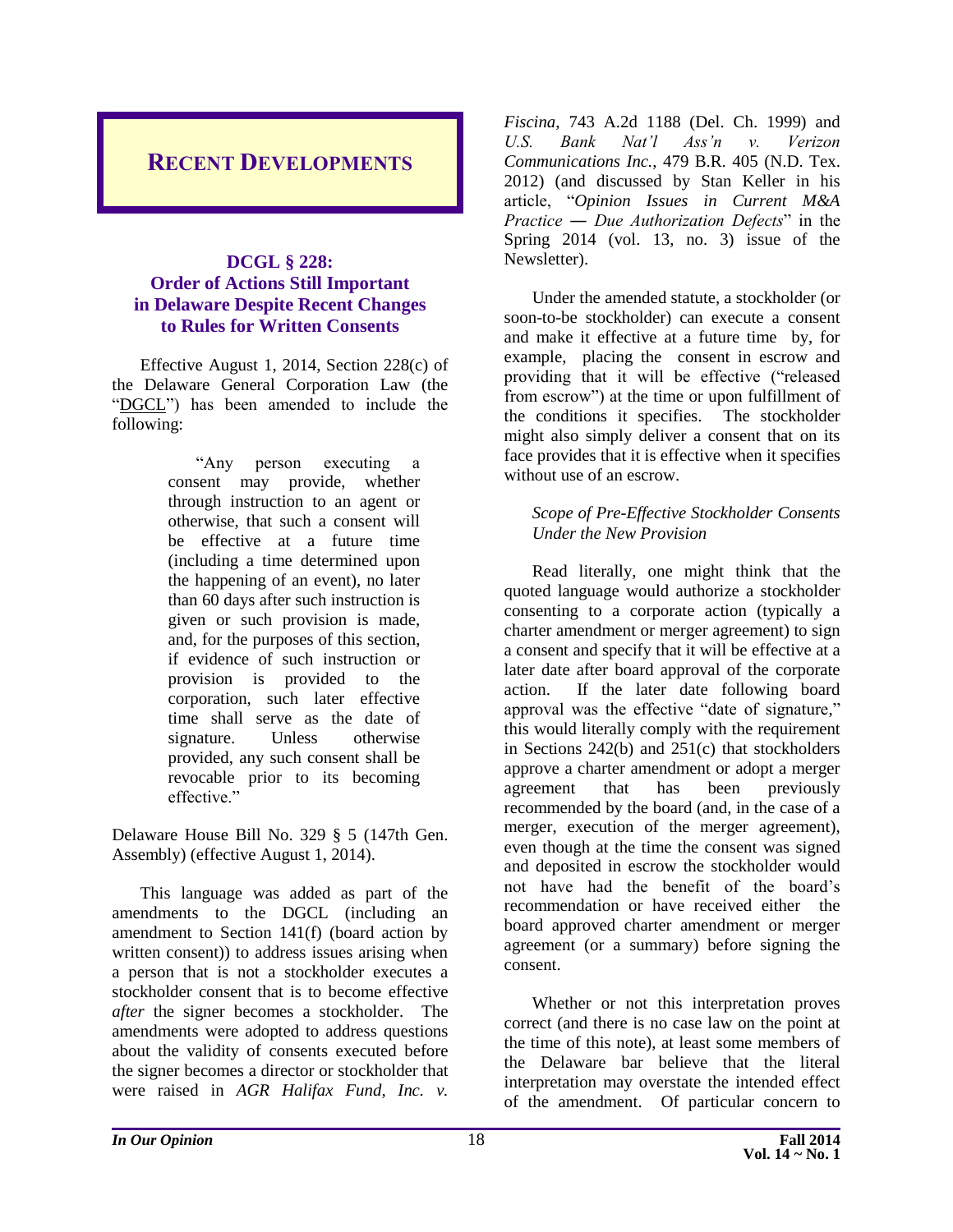these lawyers is the development of a practice in which consents are executed at a time when the underlying documents being consented to (*e.g.*, a charter amendment or merger agreement) are not in final form. Because DCGL § 228(a) requires that consents must "[set] forth the action so taken" by consent, they are concerned that, notwithstanding the new language in new Section 228(c), consents that are executed must approve documents that are in final form. In other words, the charter amendment or merger agreement (or other action) must be in final form when the consent is executed or placed in escrow. If the documents are not in final form at that time, the stockholders will have approved an action that is not the same as the final action approved and recommended to stockholders by the board of directors. This change in documents might be a violation of the "sequencing" requirements for charter amendments or mergers (*see, e.g. Tansey v. Tradeshow Networks, Inc.*, 2001 WL 1526306 (Del. Ch. Nov. 27, 2001)), which are intended to ensure that certain fundamental actions approved by stockholders must *first* be approved by the board of directors.

#### *A Recommendation*

Accordingly, notwithstanding the amendment to Section 228(c), a prudent practice to follow in cases where stockholder approval is sought before an execution version of a charter amendment or merger agreement is available (perhaps because collection of stockholder signatures or electronic transmissions after that time would be impractical or cause delay) would be to have some or all of the stockholders grant an agent a proxy or power of attorney to cast a vote or sign a consent only *after* the board recommendation and delivery of the amendment or agreement. This is based on the concept that in such a case the decision to approve – even if made by an agent – would be made with the benefit of the board recommendation and the agent would use its power to vote or execute and deliver a written consent that expressly approved the amendment or agreement in the final form approved by the board. A similar concept would support a release of a pre-signed consent from

escrow conditioned on the stockholder's receiving the final form of amendment or merger agreement and then authorizing the release in some fashion.<sup>13</sup>

*Documents That Have "Come to Rest" When the Consent is Signed*

Amended Section 228(c) may prove more useful for charter amendments or merger agreements that have "come to rest" and are in final form before the stockholder places the consent in escrow. If the charter amendment or merger agreement is in final form when a stockholder signs a consent and is to be effective following board approval of the charter amendment or execution of the merger agreement, then counsel can get more comfortable that the stockholder consent sets forth "the action so taken." Also, because the charter amendment or merger agreement will be approved in the same form by the board of directors, the public policy of the "sequencing" requirements will have been satisfied: *i.e.*, the stockholders are only consenting to an action that they know has been or will be approved, in identical form, by the board of directors. Consequently, if properly drafted, the consent itself or the escrow arrangement would provide that the stockholder consent will only be released (or become effective) following board approval of the charter amendment or the merger agreement. In contrast, the use of Section

<sup>13</sup> Amended Section 228(c) does not directly address this ministerial form of escrow, where a stockholder signs an undated signature page to a consent, but the agent holding the signature page is not authorized to date and deliver the consent until the signer reviews the final form of the underlying documents and authorizes the agent to attach the signature page to the final consent and to date the consent with the date of release from escrow. In this type of arrangement, the escrow is a mere convenience for obtaining an "inked" signature page in advance but does not authorize the agent to take any action without further instruction from the signer. This ministerial form of escrow was a common practice for escrow arrangements prior to amended Section 228(c), and does not violate the sequencing issues mentioned above.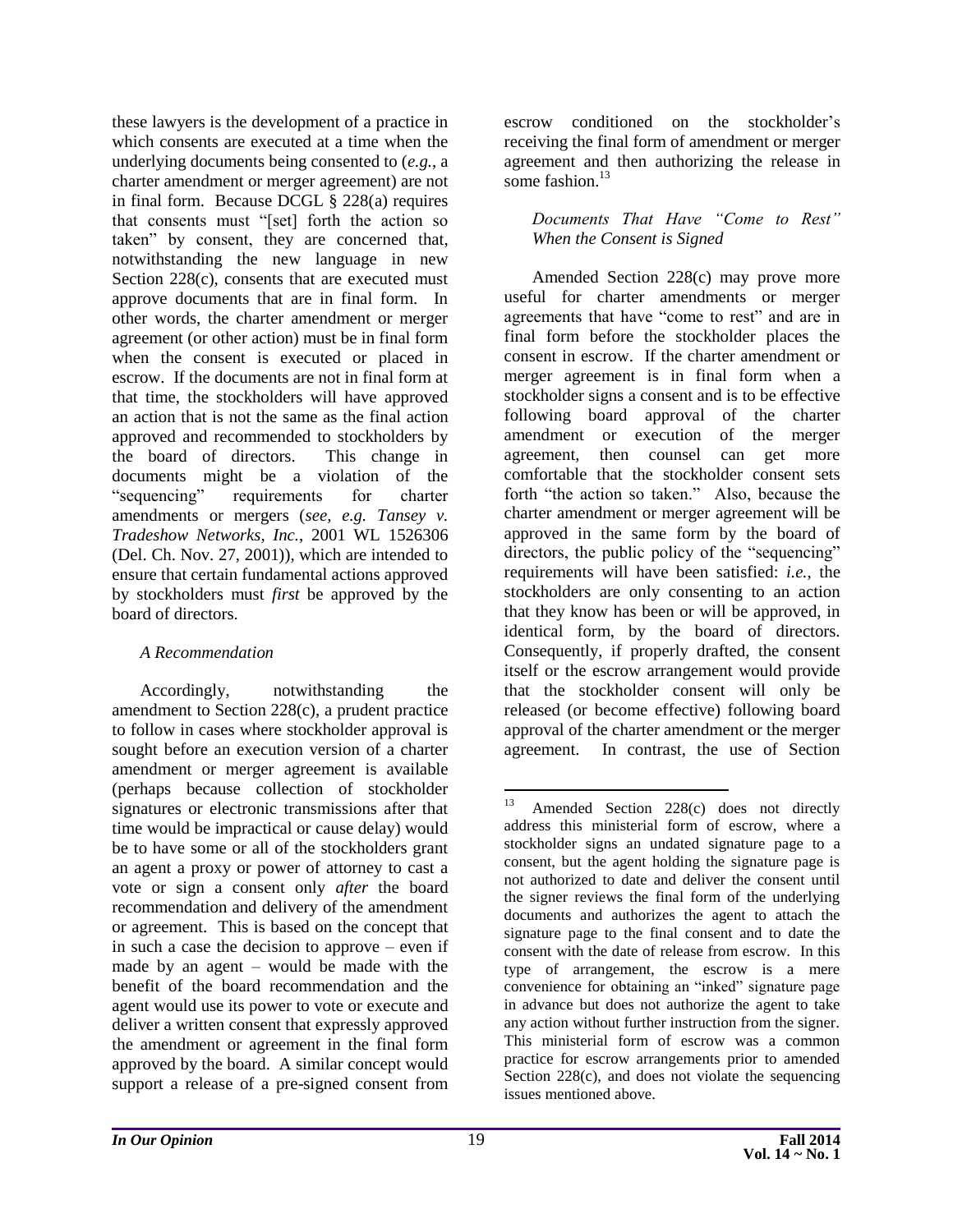228(c) could be open to question when the stockholders are consenting to an action that is not in final form so that it is unclear whether the stockholder and board consented to exactly the same thing, and, in that case, lawyers should continue to use proxies or powers of attorney to authorize agents to approve the final form of the transaction documents in question.

The author extends his gratitude to Stan Keller, Don Glazer, Steve Bigler (Richards, Layton & Finger, P.A.), Mike Kendall (Goodwin Procter LLP), and Jim Honaker (Morris, Nichols, Arsht & Tunnell LLP) for helpful comments and suggestions on earlier drafts of this note.

<span id="page-20-0"></span>Timothy Hoxie, Chair Jones Day [tghoxie@jonesday.com](mailto:tghoxie@jonesday.com)

#### **Treasury Adopts Revisions to Circular 230**

In the Spring 2013 issue of the Newsletter (vol. 12 no. 3) we described the proposed revisions to the Department of Treasury's Circular 230 ("Regulations Governing Practice Before The Internal Revenue Service," 31 C.F.R. pt. 10) and explored the question of whether the Treasury, by the proposed revisions, was acknowledging the role of customary practice in the preparation of tax opinions. Circular 230 sets forth rules that govern the conduct of individuals who practice before the IRS. These rules determine who can engage in such practice, the duties and restrictions relating to such practice, the sanctions for violating the rules, and the procedures to be followed in disciplinary proceedings.

"Practice before" the Internal Revenue Service has a broader meaning than its common reading: it includes "rendering written advice with respect to any entity, transaction, plan or arrangement, or other plan or arrangement having a potential for tax avoidance or evasion…" 31 C.F.R. § 10.2(a)(4). A lawyer rendering a legal opinion on one or more Federal

tax questions to a third party or to his or her own client is engaged in "practice before" the IRS under Circular 230.

The revisions proposed to Circular 230 primarily focused on the elimination of Circular 230's "covered" opinion rules. These rules, set forth in 31 C.F.R. § 10.35, addressed those opinions the Treasury Department believed could be used in potentially abusive transactions. Acknowledging practitioner dissatisfaction with the difficulty and cost of compliance with the covered opinion rules, the Treasury acknowledged in its September 17, 2012 proposed revisions to Circular 230 that the "covered opinion rules are often burdensome and provide only minimal taxpayer protection," and that the benefit of the rule was "insufficient to justify the additional costs associated with practitioner compliance" with the rule. 77 Fed. Reg. 57055, 57057 (September 17, 2012).

#### *One Set of Rules to Govern Written Tax Advice*

The revisions to Circular 230 were adopted June 12, 2014, and became effective on that date. T.D. 9668 (June 12, 2014), 79 Fed. Reg. 33685. By the final revisions, the covered opinion rules have been eliminated from the Circular. Now there are one set of rules for all written tax advice, set forth in Section 10.37 of the Circular, effective for all written tax advice rendered on or after June 12, 2014.

The new Section 10.37 rules governing written tax advice follow, with the changes made by Treasury to the September 2012 proposed rules noted by underlining (additions) and strikeouts (deletions):

"§ 10.37 Requirements for written advice.

(a) Requirements. (1) A practitioner may give written advice (including by means of electronic communication) concerning one or more Federal tax matters subject to the requirements in paragraph  $(a)(2)$ of this section. . . .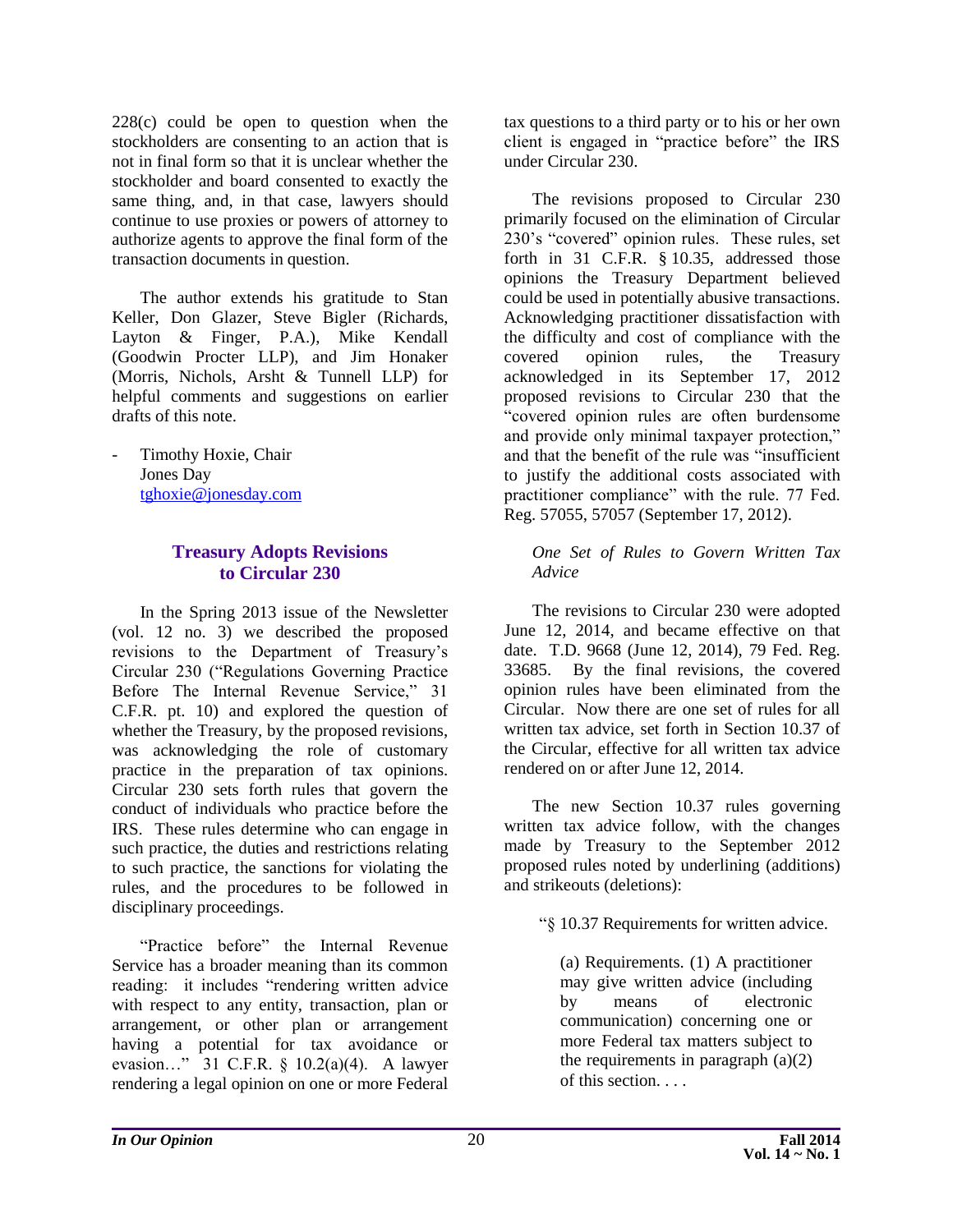#### (2) The practitioner must ―

 $(i)$  (i) Base the written advice on reasonable factual and legal assumptions (including assumptions as to future events);

 $(ii)$  (ii) Reasonably consider all relevant facts and circumstances that the practitioner knows or reasonably should know;

 $(iii)$  (iii) Use reasonable efforts to identify and ascertain the facts relevant to written advice on each Federal tax matter;

 $(iv)$  (iv) Not rely upon representations, statements, findings, or agreements (including projections, financial forecasts, or appraisals) of the taxpayer or any other person if reliance on them would be unreasonable: and

(v) Relate applicable law and authorities to facts; and

 $(v)$  (vi) Not, in evaluating a Federal tax matter, take into account the possibility that a tax return will not be audited or that a matter will not be raised on audit."

Section 10.37 also specifies the standards governing reliance by a practitioner on representations, statements, findings, and agreements, and upon the advice of others:

> $\frac{10!}{2[10.37(a)]}$  (3) Reliance of on representations, statements, findings, or agreements is unreasonable if the practitioner knows or **reasonably** should know that one or more representations or assumptions on which any representation is based are incorrect or, incomplete, or inconsistent.

(b) Reliance on advice of others. A practitioner may only rely

on the advice of another practitionerperson if the advice was reasonable and the reliance is in good faith considering all the facts and circumstances. Reliance is not reasonableunreasonable when―-

 $(1)$  (1) The practitioner knows or reasonably should know that the opinion of the other practitionerperson should not be relied on;

 $(2)$  (2) The practitioner knows or reasonably should know that the other **practitionerperson** is not competent or lacks the necessary qualifications to provide the advice; or

 $(3)$  The practitioner knows or reasonably should know that the other **practitionerperson** has a conflict of interest asin violation of the rules described in this part.  $\frac{v}{c}$ 

#### *A "Principles-Based" Approach*

In adopting the new standards governing written tax advice, the Treasury emphasizes its "principles-based approach":

> "Commenters overwhelmingly supported the rules in proposed § 10.37 as providing practical, flexible rules that are well suited to the issuance of quality written tax advice, provided in an ethical manner, in today's practice environment. Commenters agreed that the comprehensive, principlesbased approach of these amendments is more straightforward, simpler, and can be applied to all written tax advice in a less burdensome manner. Overall, Treasury and the IRS have determined that these written advice rules strike an appropriate balance between allowing flexibility in providing written advice, while at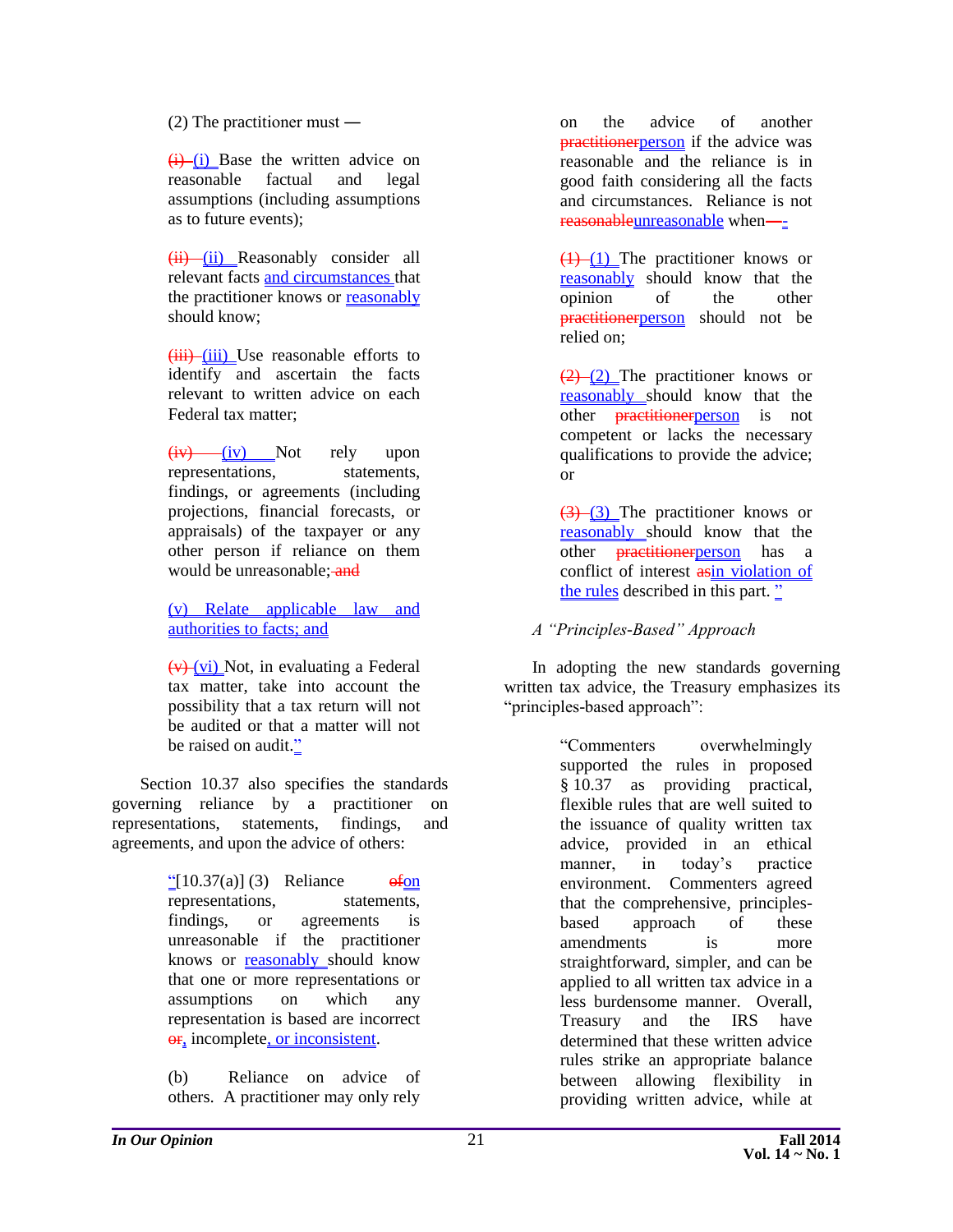the same time maintaining standards that require individuals to act ethically and competently."

79 Fed. Reg. 33685, 33686 - 33687.

*Treasury's Revisions to Proposed Rule 10.37*

One of the criticisms of the covered opinion rules in former Section 10.37 was that they required a tax practitioner to describe in his or her written advice *all* relevant facts (including assumptions and representations), detail the application of the law to those facts, and set forth the practitioner's conclusion with respect to the law and the facts. Under the principlesbased approach of new Section 10.37, the "scope" of the engagement and the "type and specificity" of the advice sought by the client, "in addition to all other appropriate facts and circumstances," are factors that will determine the extent to which the relevant facts, the application of the law to those facts, and the practitioner's conclusion with respect to the law and facts must be set forth in the written advice. The addition to the final standards (in  $§ 10.37(a)(2)(v)$  of a requirement to consider "applicable law and authorities" was added to the final rule, with Treasury explaining that this requirement was "implicit" in the requirement that practitioners base their written advice on reasonable legal and factual assumptions.  $(\S$  10.37(a)(2)(i))

The addition in the final rules  $(\S 10.37(a)(2)(ii))$  that practitioners "reasonably" consider all relevant facts and circumstances was adopted in response to commenters' request. Treasury again stated that it believed such a requirement was implicit in the standards as proposed, but was included in the final rule to make clear that "practitioners should consider what is reasonable under the facts and circumstances when providing written advice." 79 Fed. Reg. at 33687.

#### *Practitioner Reliance Upon the Advice of Others*

Some commenters objected to Treasury's proposal that a practitioner may not rely upon the advice of others when the practitioner "knows or reasonably should know that the other person is not competent or lacks the necessary qualifications to provide the advice…"  $(\S 10.37(a)(b)(2))$  because they read it as imposing a duty on practitioners to inquire into the skills and experience of the person whose advice is being relied upon. In its explanation of the adoption of the final rule, Treasury stated that it and the IRS "do not believe this standard imposes an affirmative duty on a practitioner to inquire into the skills and experience of the other person when the practitioner is already aware of the other person's background,…" but that "practitioners should consider the skills and experience of a person when they are relying on the advice of that person." 79 Fed. Reg. at 33689. Conversely, an obligation to inquire about a person's background is consistent with the practitioner's obligation of diligence as required in Section 10.22 of Circular 230 "if the practitioner is not familiar with the person's qualifications to render the advice on which the practitioner will be relying." *Id.*

#### *Addressing Conflicts of Interest*

In response to commenters' criticism of proposed Section 10.37(b)(3)'s restrictions on reliance on the advice of persons who have a conflict of interest, the Treasury explained that reliance upon the advice of such persons would be permissible if that person's conflict has been "waived by all affected clients through informed consent," the representation is not prohibited by law (Treasury gives us an example of the Federal law prohibitions on the representation by a former government lawyer in certain circumstances), and all parties and the practitioner "reasonably believe that the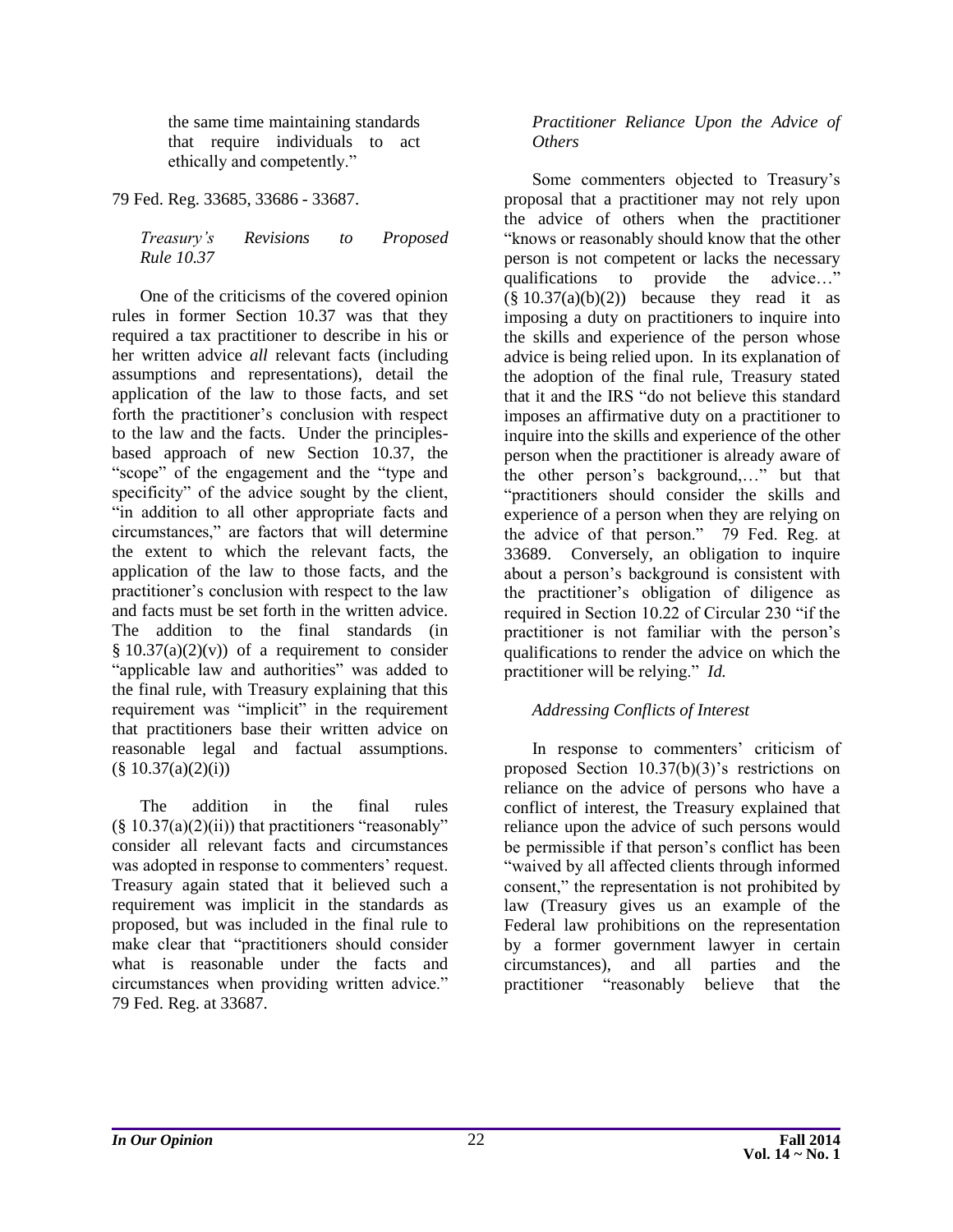practitioner with the conflict can provide competent advice." 79 Fed. Reg. at 33689.<sup>14</sup>

#### *Competence*

The competence required of practitioners subject to Circular 230 is defined in Section 10.35(a). It provides that:

> "Competent practice requires the appropriate level of knowledge, skill, thoroughness, and preparation necessary for the matter for which the practitioner is engaged. A practitioner may become competent for the matter for which the practitioner has been engaged through various methods, such as consulting with experts in the relevant area or studying the relevant law."

Commenters noted that this competency standard is nearly identical to Rule 1.1 ("Competence") of the ABA's Model Rules of Professional Conduct.<sup>15</sup> The Treasury embraced

the comparison, noting, however, that it applies not only to attorneys but to all individuals subject to Circular 230 (*i.e.*, enrolled agents and CPAs). 79 Fed. Reg. at 33690. Noting that the Model Rules are not binding on the IRS, Treasury and the IRS nevertheless acknowledge that "the comments to Rule 1.1 of the Model Rules of Professional Conduct, State Bar opinions addressing the competence standard, and the American Institute of Certified Public Accountant's competency standard are generally informative on the standard of competency expected of practitioners under Circular 230." *Id.*

\_\_\_\_\_\_\_\_\_\_\_\_\_\_\_\_\_

Treasury's revision of Circular 230, the elimination of the detailed covered opinion rules, the emphasis on Section 10.37's "principles-based standards," and Treasury's acknowledgement of the influence of the Model Rules and State Bar opinions all point to a closer alignment of the standards governing the preparation of tax opinions with customary practice in the conduct of factual and legal diligence in the preparation of third-party opinions. As noted in our Spring 2013 article on the proposed Circular 230 rules, "[t]his alignment of customary opinion practice should be greeted with favor by tax and non-tax practitioners alike."

James F. Fotenos Greene Radovsky Maloney Share & Hennigh LLP [jfotenos@greeneradovsky.com](mailto:jfotenos@greeneradovsky.com)

 $\overline{a}$ 

<sup>14</sup> Circular 230 also has a rule directly addressing conflicting interests in the representation of clients before the IRS, in Section 10.29. A conflict of interest is defined to include the representation of one client who is directly adverse to another client, or where there is a significant risk that the representation of one or more clients will be materially limited by the practitioner's responsibilities to another client, a former client, or third person, or by a personal interest of the practitioner. Notwithstanding the existence of any such conflict, Section 10.29(b) permits the representation if the practitioner reasonably believes that he or she will be able to provide competent and diligent representation to each affected client; the representation is not prohibited by law; and each affected client waives the conflict of interest by informed consent, confirmed in writing by each affected client. Copies of such written consents must be retained by the practitioner for at least 36 months.

<sup>&</sup>lt;sup>15</sup> Rule 1.1 provides: "A lawyer shall provide competent representation to a client. Competent representation requires the legal knowledge, skill, thoroughness and preparation reasonably necessary for the representation."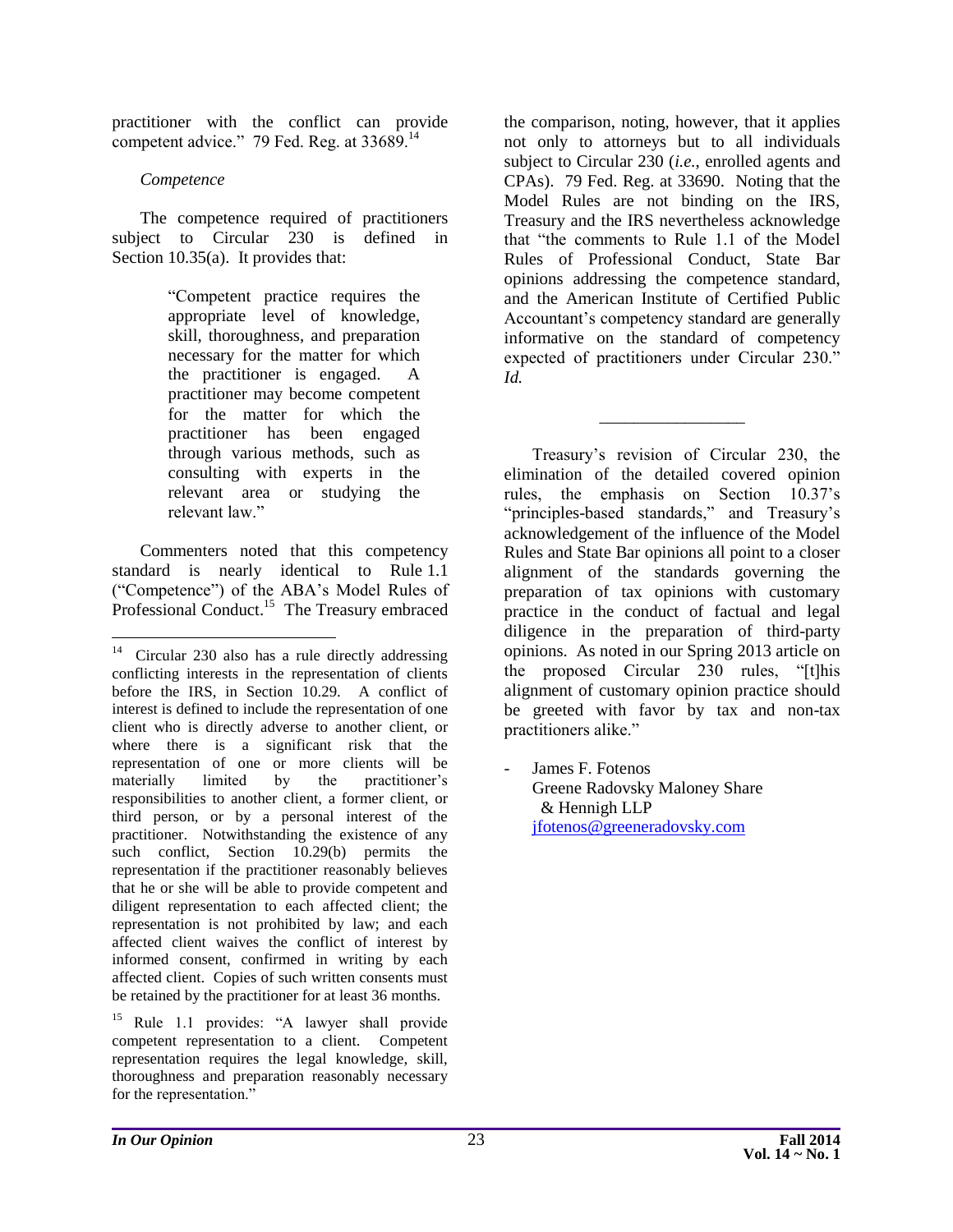## <span id="page-24-0"></span>**NOTES FROM THE LISTSERVE**

[**Editor's Note**: Dialogues on the Committee's Listserve are not intended to be authoritative pronouncements of customary opinion practice, but represent the views of individual lawyers on opinion topics of current interest. Members of the Committee may review the comments referred to below by clicking on the "Archives" link under "Listserves" on the Committee's website.]

#### *Legal Opinion Anti-Sandbagging Provisions*

John D. Hancock of Foley Hoag LLP triggered a lively dialogue with his request for the Committee members' views on including the following disclaimer in an opinion letter:

> "We have assumed that your counsel has not given you any advice that is contrary to any opinion rendered herein and that neither you nor your counsel has any actual knowledge that causes you to reasonably believe that any of the opinions expressed herein are incorrect. If, to your actual knowledge, circumstances are such that our reliance on the assumptions in this paragraph is inappropriate, and you have not informed us thereof in writing prior to our delivery to you of this opinion, any of our opinions included herein that specifically relate to or are affected by such circumstances shall be deemed not to have been so included herein."

The consensus of the responders was that the inclusion of such a disclaimer should be resisted by opinion recipients. Mark I. Duedall of Bryan Cave LLP noted that conduct of the diligence to provide a legal opinion is the

obligation of the opinion giver, and the opinion giver should not be given a "free pass" based upon the recipient's investigation. Mark also expressed concern that such a disclaimer might allow the opinion giver to access privileged communications between the recipient and its counsel, and could shift the burden in litigation, with the recipient forced to prove the absence of any reason it had to believe the opinion wrong.

Several responders observed, with Pete Ezell of Baker, Donelson, Bearman, Caldwell & Berkowitz PC, that, given that the most likely claim on an incorrect opinion letter by a recipient is negligent misrepresentation, the disclaimer is unnecessary because, as noted by Pete, "[i]f an opinion recipient or its counsel knows that an opinion is incorrect, then the opinion recipient's reliance on the opinion would not have been reasonable."

Robert A. Grauman of Baker & McKenzie and Edward L. Wender of Venable LLP noted that, under the golden rule, if counsel for a recipient of a legal opinion believes that one or more assumptions stated by the opinion giver are incorrect or questionable, counsel brings the matter to the opinion giver's attention in order to resolve the inaccuracy.

Stan Keller and Arthur Field pointed to Section 1.6 of the TriBar Report, which states that "the opinion recipient has no right to rely on an opinion if reliance is unreasonable under the circumstances or the opinion is known by the opinion recipient to be false." *Third-Party "Closing" Opinions*, 53 Bus. Law. 591, 604 (1998). Stan also pointed to paragraph I(F) of the Legal Opinion Principles (53 Bus. Law. 831 (1998)) that both opinion preparers and opinion recipients and their counsel "are each entitled to assume that the others are acting in good faith with respect to the opinion letter."

Stan also objected to the disclaimer as not properly reflecting the role of express assumptions, "which do not necessarily have to be correct so long as they are not misleading …" giving, as examples, express assumptions in opinions on upstream guaranties that the subsidiary guarantor has received reasonably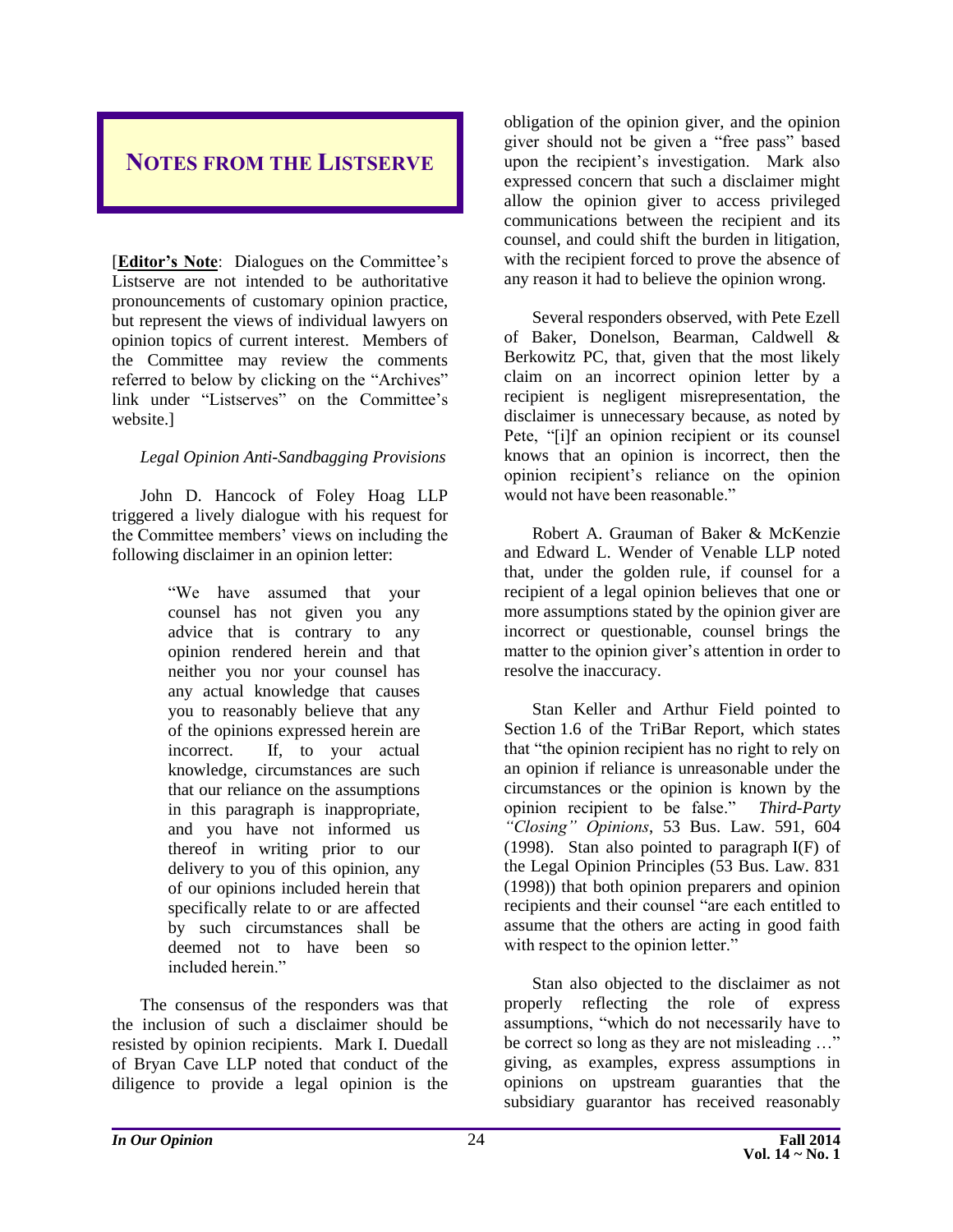equivalent value, and an express assumption that a board of directors in a down round VC financing has fulfilled its fiduciary duties.

On the other hand, Jack Burton of Rodey, Dickason, Sloan, Akin & Robb, P.A. wrote that he routinely includes in his firm's opinions the first sentence of the disclaimer  $-\tilde{ }$  "we have assumed that your counsel has not given you any advice that is contrary to any opinion rendered herein," and that the disclaimer is accepted without objection by the opinion recipients he has dealt with. Responders objected even to Jack's disclaimer, for the reasons stated, but Jack replied that he needed this type of disclaimer "because I practice in a jurisdiction where many commercial lawyers have never heard of TriBar and at least some judges would expect you to say what you mean in opinion letters and not leave such matters to implication …" or might "apportion fault between the opinion giver and the opinion recipient under a comparative fault theory, absent such a disclaimer."

#### *Client Indemnification of Opinion Giver for Certificate of Facts*

Robert J. Gordon of Jaffe Raitt Heuer & Weiss, P.C., Southfield, Michigan, triggered 19 responses with his October 23, 2014 request on the appropriateness of including an indemnity for certificates of fact relied upon by the opinion giver. Another law firm was preparing an opinion for Rob's client and requested a certificate of relevant facts from the client in support of the opinion, which included a "personal indemnification" by the client of the law firm. The other firm insisted to Rob that including such an indemnification was "common practice" and that the firm required it in connection with opinions they rendered.

The uniform response was that the request for indemnification was both inappropriate and unnecessary. No responder recalled seeing it in domestic practice, although two commenters (Rose Landa, Commercial Counsel, Cable & Wireless Communications, Inc., and Patrick Daugherty, Foley & Lardner LLP) noted that foreign counsel sometimes require such

protection. As noted by several responders, an indemnification is unnecessary given that typically opinion givers assume the accuracy of the facts set forth in certificates of fact upon which they rely (Peter S. Munoz, Reed Smith LLP; Kerem TURUNC (Istanbul); Karl Ege, Perkins Coie LLP). Jon S. Cohen (Snell & Wilmer) added that if the factual representations made by the client to the attorney are false, then the client may have potential liability for the misstatements. Richard L. Goldfarb of Stoel Rives LLP emphasized the element of reliance: the question is whether the opinion giver's reliance upon the certificate is reasonable or not, and not whether in fact the certificate was false.

Stan Keller and others raised the ethical concern of a lawyer obtaining an indemnity from its own client (Norman M. Powell, Young Conaway Stargatt & Taylor, LLP and Steven C. Drapekan, Lewis, Rice & Fingersh, L.C.). Stan pointed to the 2013 opinion of the Professional Ethics Committee of the New York State Bar Association (Opinion 969, 2013 WL 3854558 (June 12, 2013)) concluding that a lawyer in New York may ethically ask a client to indemnify the lawyer against potential malpractice or other claims *by a third party* who is also an addressee of the opinion letter, but noted that the question is a matter of applicable state law and raises obvious ethical issues. (See Arthur Norman Field's note on Opinion 969 in the Fall 2013 issue of the Newsletter (vol. 13, no. 1), at page 19.)

Brad H. Hamilton of Jones & Keller, P.C., Denver, also raised the concern that the SEC might not accept an opinion from issuer's counsel if the issuer were indemnifying counsel with respect to the opinion, adding that he had never seen such an indemnity in his third-party closing opinion practice or in an opinion to a rating agency.

Henry Sill Bryans, Senior Consultant, Aon Risk Solutions, agreed that, in his experience, client indemnification is rare to nonexistent, but referred the participants to his paper on the topic entitled "Lawyers' Liability to Third Parties ― Reflections on Client Indemnification," which Henry attached to his response (and which is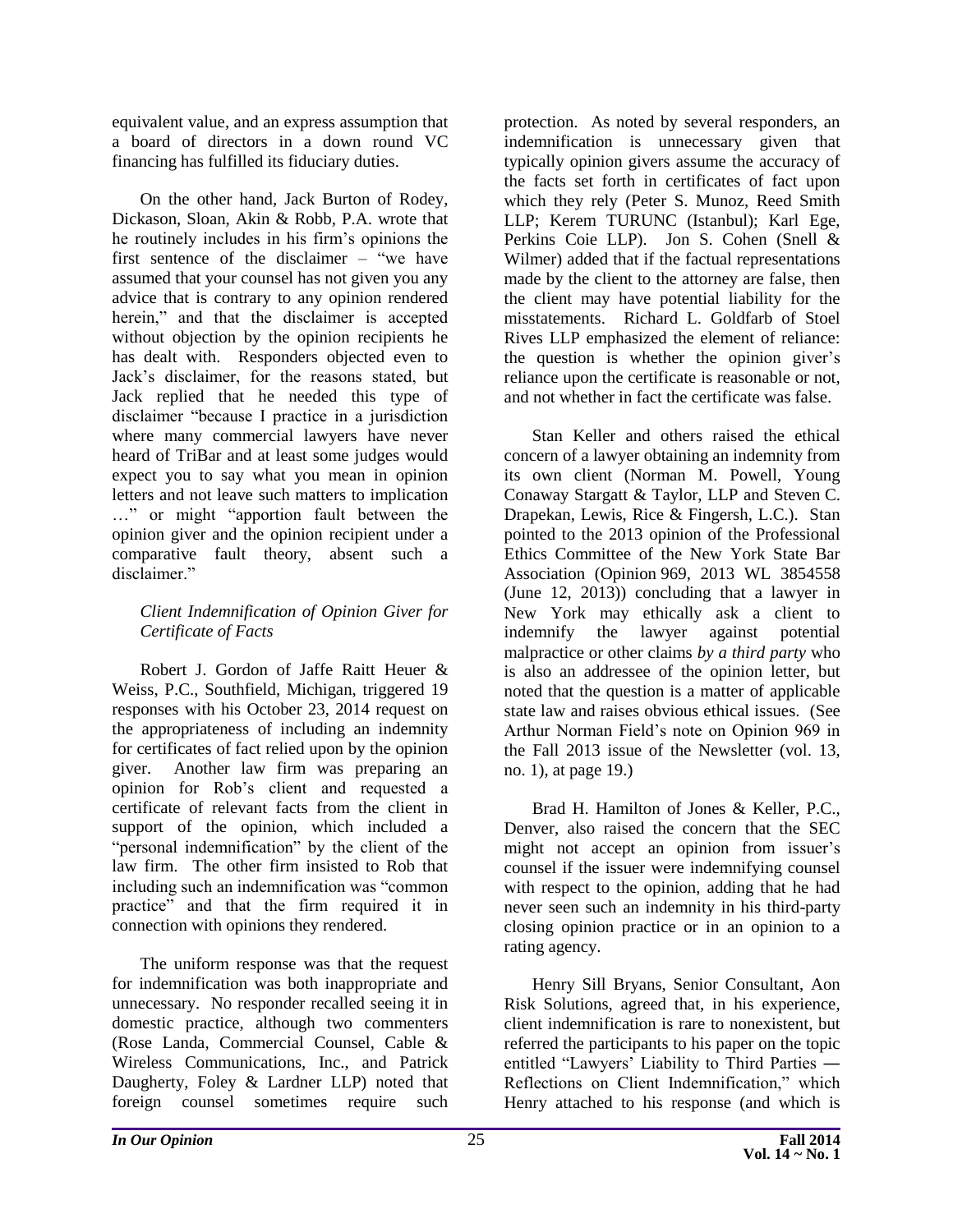available in the archive section of the Committee's Listserve).

\_\_\_\_\_\_\_\_\_\_\_\_\_\_\_\_\_\_\_

As always, members are encouraged to raise legal opinion issues on the Listserve and to participate in the exchanges. Members also are encouraged to bring new developments (such as recent case law or newly identified issues) to the attention of Committee members through the Listserve.

James F. Fotenos Greene Radovsky Maloney Share & Hennigh LLP [jfotenos@greeneradovsky.com](mailto:jfotenos@greeneradovsky.com)

# <span id="page-26-0"></span>**LEGAL OPINION REPORTS**

(See Chart of Published and Pending Reports on following page.)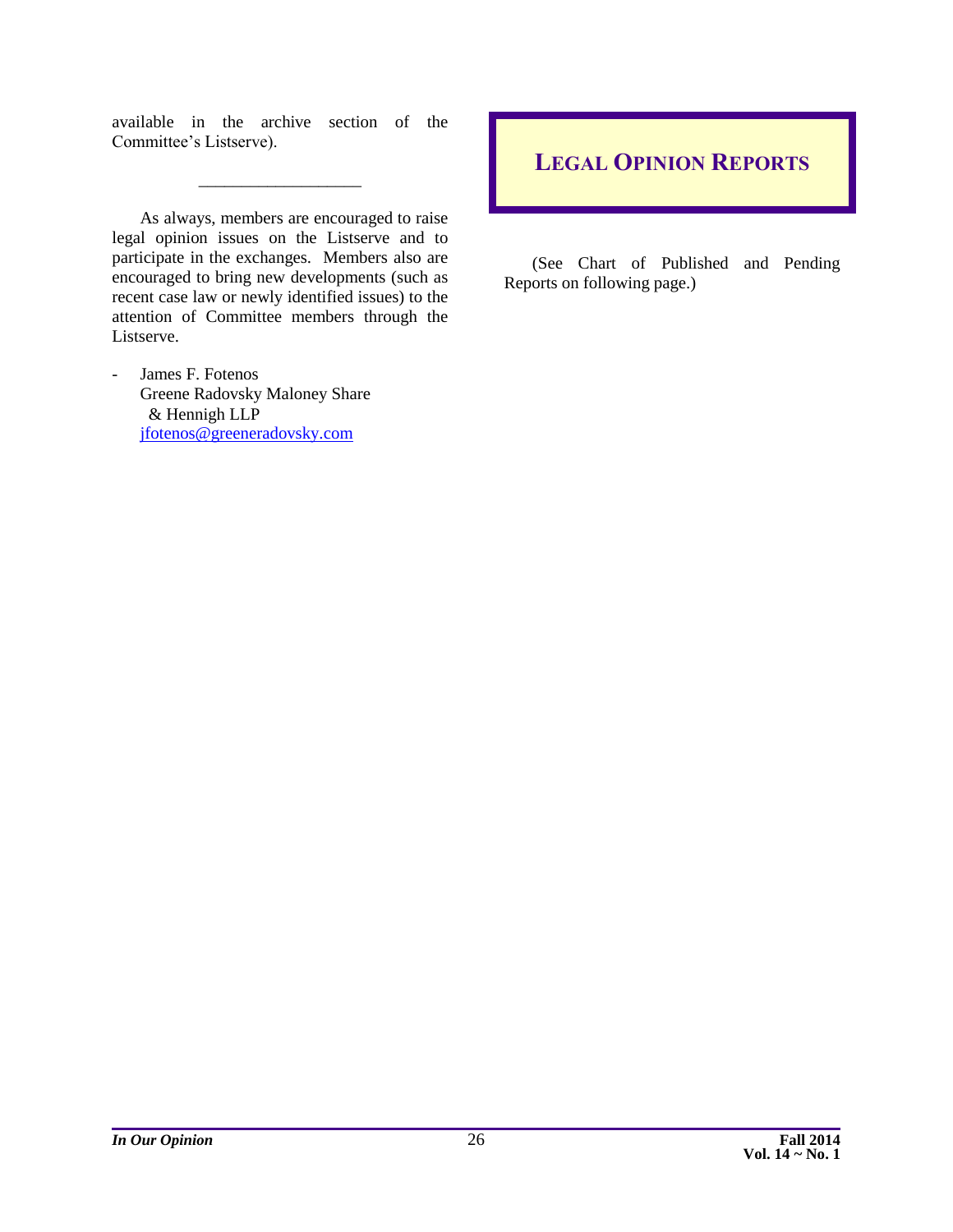#### **Chart of Published and Pending Reports**

<span id="page-27-0"></span>**[Editors' Note:** The chart of published and pending legal opinion reports below has been prepared by John Power, O' Melveny & Myers LLP, Los Angeles, and is current through October 15, 2014.**]**

| <b>ABA Business Law Section</b> | 2007 | No Registration Opinions – Securities Law Opinions Subcommittee                        |
|---------------------------------|------|----------------------------------------------------------------------------------------|
|                                 | 2009 | Effect of FIN 48 - Audit Responses Committee                                           |
|                                 | 2009 | Negative Assurance - Securities Law Opinions Subcommittee                              |
|                                 | 2010 | Sample Stock Purchase Agreement Opinion - Mergers and<br><b>Acquisitions Committee</b> |
|                                 | 2011 | Diligence Memoranda - Task Force on Diligence Memoranda                                |
|                                 | 2013 | Survey of Office Practices -Legal Opinions Committee                                   |
|                                 |      | Legal Opinions in SEC Filings (Update) -Securities Law Opinions<br>Subcommittee        |
|                                 |      | Revised Handbook - Audit Responses Committee                                           |
| <b>ABA Real Property</b>        |      |                                                                                        |
| Section (and others) $17$       | 2012 | Real Estate Finance Opinion Report of 2012                                             |
| Arizona                         | 2004 | Comprehensive Report                                                                   |
| California                      | 2007 | Remedies Opinion Report Update                                                         |
|                                 | 2007 | Comprehensive Report Update                                                            |
|                                 | 2009 | Venture Capital Opinions                                                               |
|                                 | 2010 | Sample Opinion                                                                         |
| Florida                         | 2011 | Comprehensive Report Update                                                            |
|                                 |      |                                                                                        |
| Georgia                         | 2009 | Real Estate Secured Transactions Opinions Report                                       |
| City of London                  | 2011 | Guide                                                                                  |
| Maryland                        | 2007 | Comprehensive Report                                                                   |
|                                 | 2009 | Supplement to Comprehensive Report                                                     |

# **A. Recently Published Reports<sup>16</sup>**

<sup>&</sup>lt;sup>16</sup> These reports are available (or soon will be available) in the Legal Opinion Resource Center on the web site of the ABA Legal Opinions Committee, [http://apps.americanbar.org/buslaw/tribar/.](http://apps.americanbar.org/buslaw/tribar/)

<sup>&</sup>lt;sup>17</sup> This Report is the product of the Committee on Legal Opinions in Real Estate Transactions of the Section of Real Property, Trust and Estate Law, Attorneys' Opinions Committee of the American College of Real Estate Lawyers, and the Opinions Committee of the American College of Mortgage Attorneys (collectively, the "Real Estate Opinions Committees").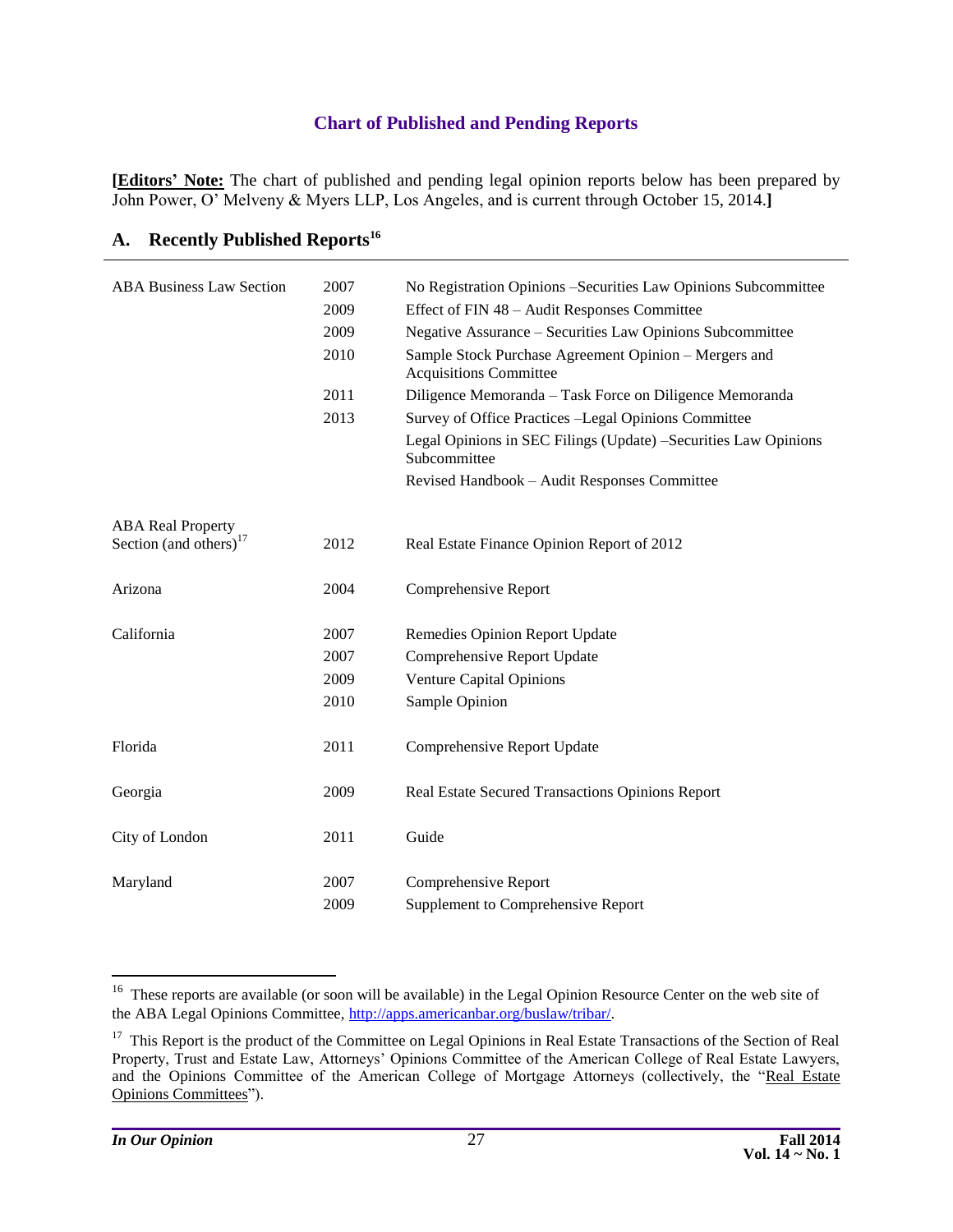### **Recently Published Reports (continued)**

| Michigan                         | 2009 | Statement                                                                                   |
|----------------------------------|------|---------------------------------------------------------------------------------------------|
|                                  | 2010 | Report                                                                                      |
| National Ass'n of                |      |                                                                                             |
| <b>Bond Lawyers</b>              | 2003 | Model Bond Opinion                                                                          |
|                                  | 2009 | Bond Opinions for Direct Payment Build America Bonds                                        |
|                                  | 2011 | Function and Professional Responsibilities of Bond Counsel                                  |
|                                  | 2014 | $501(c)(3)$ Opinions                                                                        |
| National Venture Capital         |      |                                                                                             |
| Ass'n                            | 2013 | Model Legal Opinion                                                                         |
| New York                         | 2009 | Substantive Consolidation - Bar of the City of New York                                     |
|                                  | 2012 | Tax Opinions in Registered Offerings - New York State Bar<br><b>Association Tax Section</b> |
| North Carolina                   | 2009 | Supplement to Comprehensive Report                                                          |
| Pennsylvania                     | 2007 | Update                                                                                      |
| Tennessee                        | 2011 | Report                                                                                      |
| Texas                            | 2006 | Supplement Regarding Opinions on Indemnification Provisions                                 |
|                                  | 2009 | Supplement Regarding ABA Principles and Guidelines                                          |
|                                  | 2012 | Supplement Regarding Entity Status, Power and Authority Opinions                            |
|                                  | 2013 | Supplement Regarding Changes to Good Standing Procedures                                    |
| TriBar                           | 2008 | Preferred Stock                                                                             |
|                                  | 2011 | Secondary Sales of Securities                                                               |
|                                  | 2011 | LLC Membership Interests                                                                    |
|                                  | 2013 | Choice of Law                                                                               |
| <b>Multiple Bar Associations</b> | 2008 | <b>Customary Practice Statement</b>                                                         |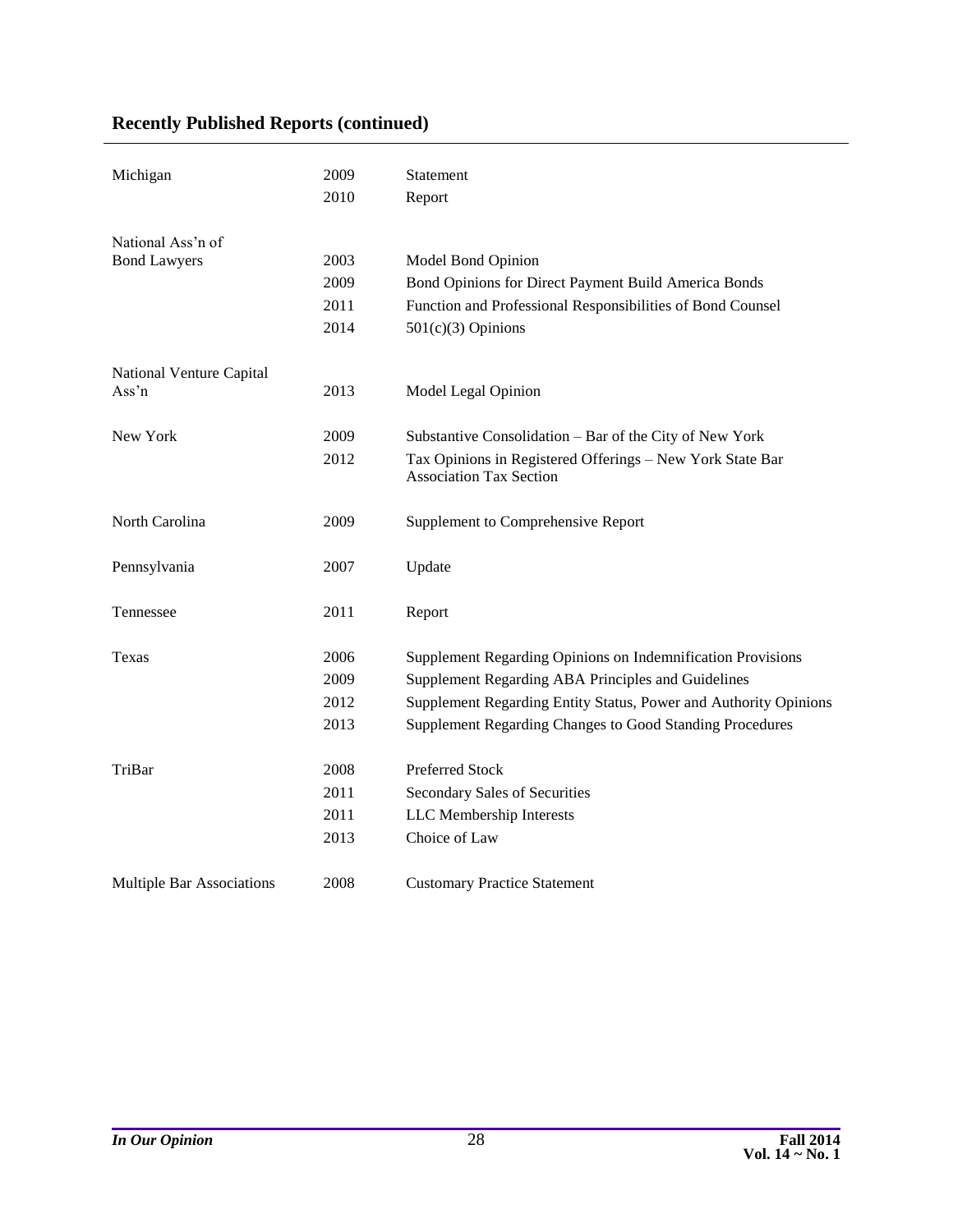# **B. Pending Reports**

| <b>ABA Business Law Section</b>         | Outbound Cross-Border Opinions – Legal Opinions Committee                               |  |  |  |
|-----------------------------------------|-----------------------------------------------------------------------------------------|--|--|--|
|                                         | Update of Audit Response Letters - Audit Responses Committee                            |  |  |  |
|                                         | No-Registration Opinions (Update) - Securities Law Opinions Subcommittee                |  |  |  |
|                                         | Illustrative Asset Purchase Transaction Opinions - Merger and Acquisitions<br>Committee |  |  |  |
| California                              | Sample Venture Capital Financing Opinion                                                |  |  |  |
|                                         | Opinions on Partnerships & LLCs                                                         |  |  |  |
|                                         | Sample Personal Property Security Interest Opinion                                      |  |  |  |
| Florida                                 | Supplement to Comprehensive Report                                                      |  |  |  |
| Real Estate Opinions<br>Committees $18$ | <b>Local Counsel Opinions</b>                                                           |  |  |  |
| South Carolina                          | Comprehensive Report                                                                    |  |  |  |
| Texas                                   | Comprehensive Report Update                                                             |  |  |  |
| TriBar                                  | <b>Limited Partnership Opinions</b>                                                     |  |  |  |
|                                         | <b>Opinions on Clauses Shifting Risk</b>                                                |  |  |  |
| Washington                              | Comprehensive Report                                                                    |  |  |  |
| <b>Multiple Bar Associations</b>        | <b>Commonly Accepted Opinion Practices</b>                                              |  |  |  |

 $18$  See note 17.